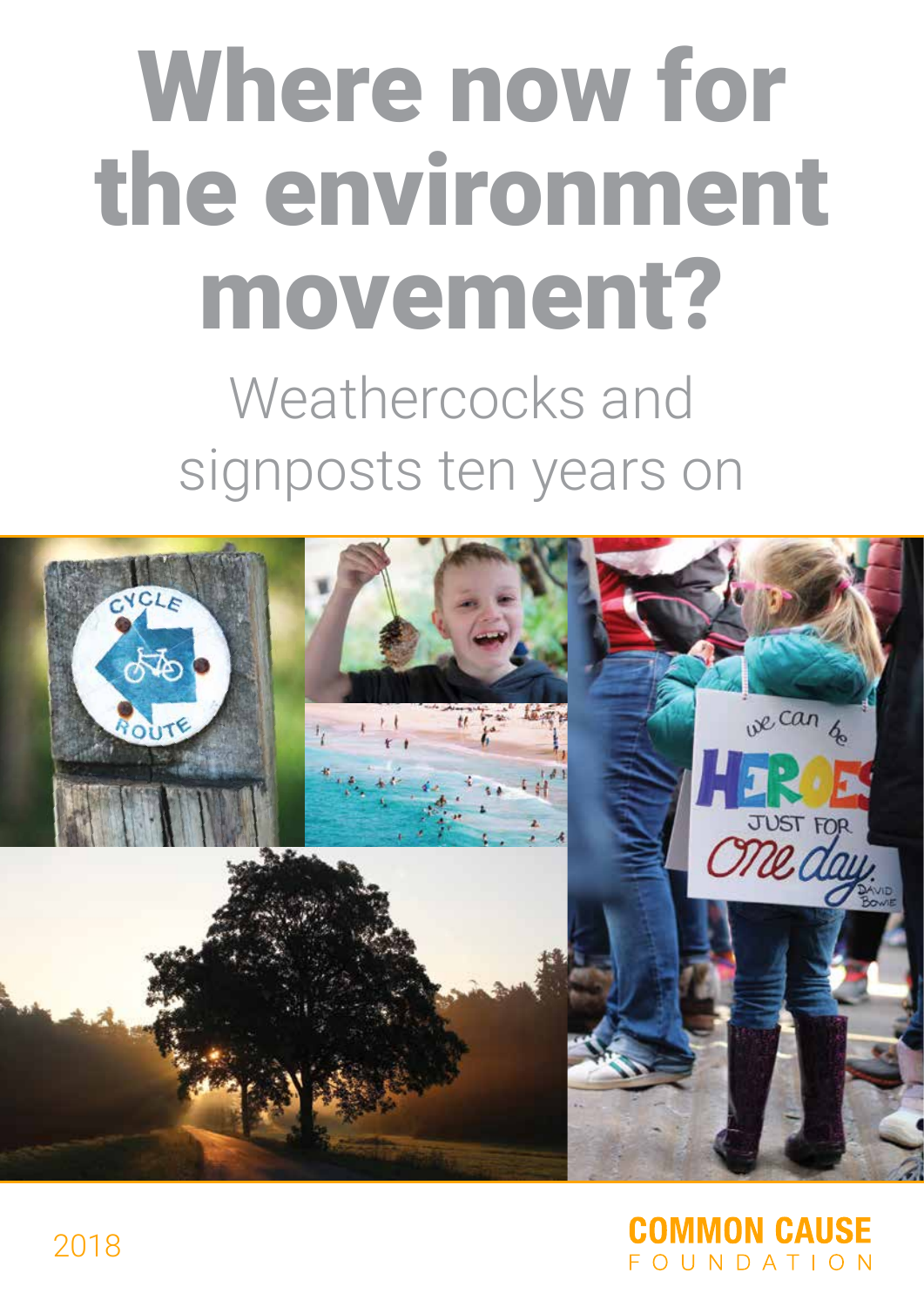# Towards new ways of working: Common Cause Foundation

Common Cause Foundation (CCF) is the leading organisation applying the psychology of values to engage people's concern for their communities and the wider world, their commitment to live in ways that lead to positive social and environmental change, and their support for policy interventions that deliver these outcomes. In its work, CCF highlights the fundamental connections between issues of social and environmental concern. Public support for the work of a wide range of different NGOs is inspired by a coherent set of shared values. While the environmental challenges we face are imposing and complex, an understanding of these values, and the ways that they interact, will help to build lasting public demand for systemic change.

CCF supports collaborations between organisations working on a diverse range of causes. Please be in touch if you are interested to discuss project possibilities, or find out about workshops or training. info@commoncausefoundation.org

Previous publications are available to download via the CCF website www.valuesandframes.org

# Note on author

This essay was written by Tom Crompton. Tom worked for environmental NGOs, including Greenpeace International, RSPB, WWF International and WWF-UK for eighteen years. He left WWF-UK in 2015 to help launch Common Cause Foundation, which he now co-directs.

# Acknowledgements

Emily Howgate, Julia Forster, Melissa Henry and Peter Lipman offered insightful comments on an earlier draft of this paper. Omissions and errors remain the sole responsibility of the author. Project management by Emily Howgate. Design layout by [Rackstraw Design.](http://www.rackstrawdesign.co.uk)

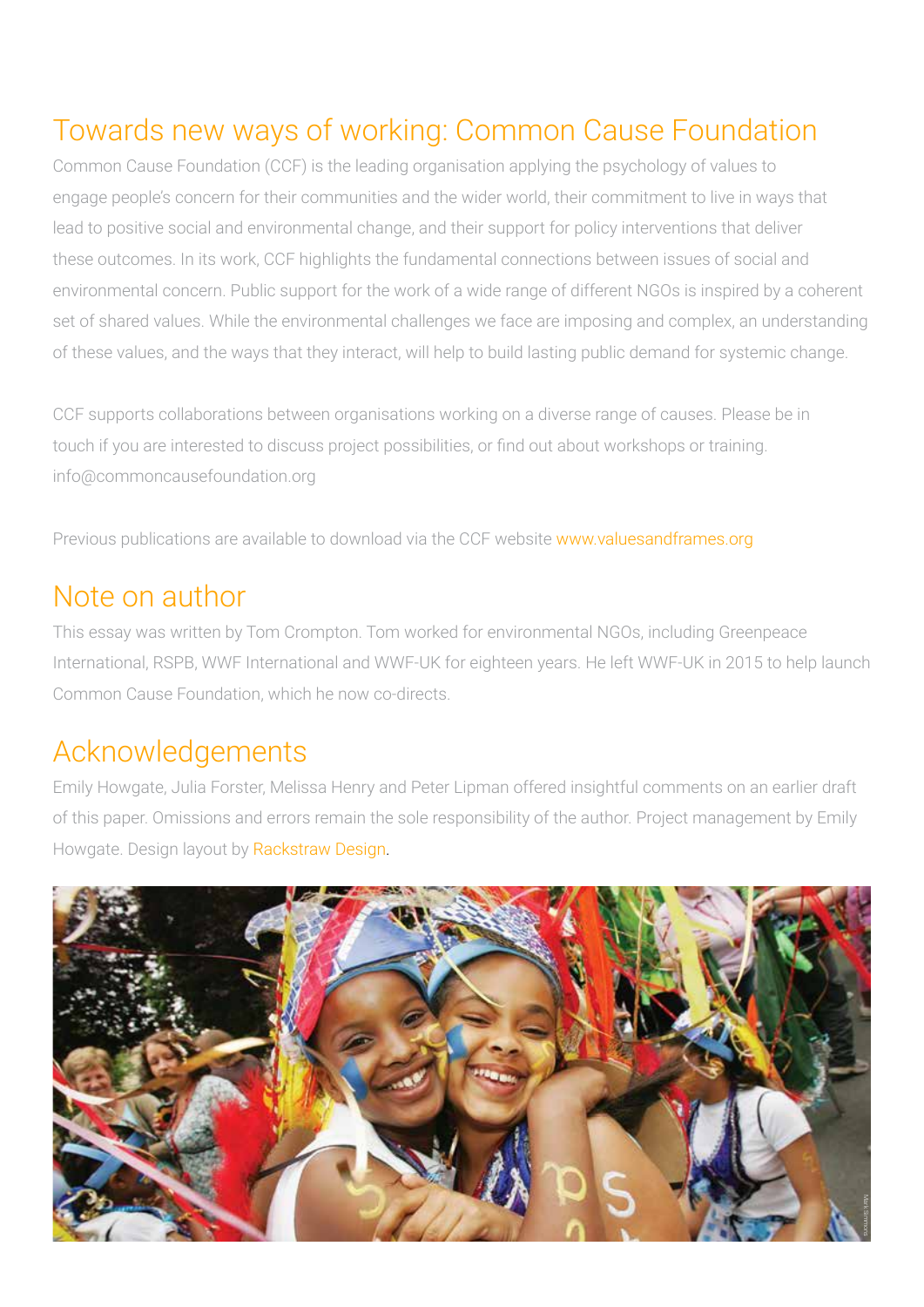

# **Context**

It's ten years since the publication of *[Weathercocks and](https://valuesandframes.org/resources/CCF_report_weathercocks_and_signposts.pdf)  [Signposts: The Environment Movement at a Crossroads](https://valuesandframes.org/resources/CCF_report_weathercocks_and_signposts.pdf)*. 1 This report raised probing questions about whether the strategies deployed by the mainstream environmental movement in the UK were proportional to the scale of challenges we confront. It arqued that there were fundamental reasons why these strategies were unlikely to deliver the scale of change needed. Indeed, it went further, advancing the case that these strategies might be inadvertently undermining the very basis of public support and engagement upon which we rely to drive transformational change. These arguments are as pertinent today as they were a decade ago, while the evidence base underpinning them is now even more compelling. On the one hand, the scale and urgency of environmental challenges is now known on many counts to be even greater than previously thought; on the other, the inextricable links between the environmental crisis and wider political change have become ever more obvious.

This essay updates the arguments developed in *Weathercocks and Signposts*, highlighting some of the ways in which these have strengthened since 2008.

I wrote *Weathercocks and Signposts* while working for WWF-UK, hoping that this would help to bring greater focus to a debate that I was having with friends across many different environmental organisations. But it quickly became apparent that this was a debate which had, necessarily, to involve people working for organisations focused on other 'causes' – from human rights to public health, and from international poverty to animal rights. The tendency to define non-governmental organisations (NGOs) through the 'causes' upon which these focus can be problematic. It can frustrate an understanding of the fundamental motivations for public expressions of concern about social and environmental issues, and it can make work to build systemic public support for action more difficult. As this essay will highlight, such public concern is inspired by particular values, and these values cut across diverse 'causes'.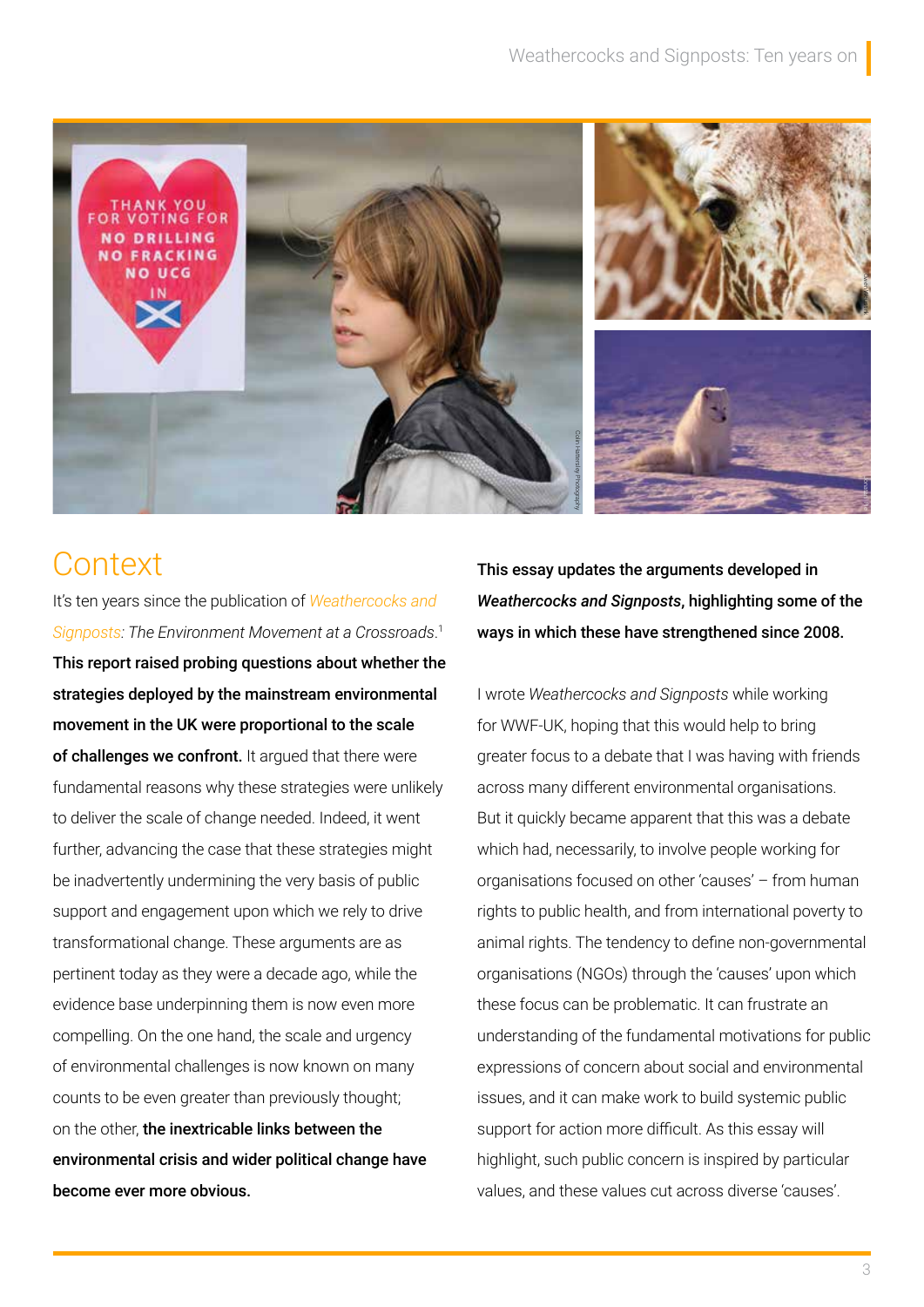I am now employed by Common Cause Foundation (CCF), which takes this broader perspective as the departure point for its work. But this essay is written in appreciation of CCF's origins within WWF-UK, and with a feeling of particular fellowship towards the people who work in environmental NGOs.

# Where is environmentalism now?

The birth of modern environmentalism is often traced to the publication, in 1962, of Rachel Carson's book Silent Spring.<sup>2</sup> This was a book that led US President John F Kennedy to order his Science Advisory Committee to examine pesticide misuse, and to subsequently launch the Environmental Protection Agency. Carson's mass appeal, and therefore the political influence of her work, was built upon an **expression of 'deep and imperative' meaning.** ${}^{3}$  She mobilised popular concern about the impacts of pesticide around people's love for the more-thanhuman world.

Despite its successes, premising environmental concern on deep and imperative meaning left environmentalists vulnerable to the charge that we were motivated by a high-minded idealism, expressed through various forms of self-denial that only educationally-privileged and economically secure people could be expected to embrace. It was a charge that picked at an existential insecurity that many of us, myself included, experienced  $-$  as folk with university educations and (fairly) stable jobs.

This insecurity could be lessened by aligning environmentalism with what were seen as more universal concerns. The presumed primacy of

selfish desires – a view of human nature grossly exaggerated by the neoliberal, or free-market capitalist, worldview – came to colonise mainstream environmental thinking. As one consultant, contracted by a consortium of environmental NGOs to review their communication strategies, wrote in 2006:

*"An accurate basic assumption might be that most people are essentially selfish… Any benefits from environmental behaviour, and there should be benefits from every environmental behaviour, must be tangible, immediate*  and specific to the person carrying out the behaviour."<sup>4</sup>

Although decades of social psychology show this perspective to be fundamentally flawed, in embracing it we found a route to freeing ourselves from accusations of middle-class elitism: public support for environmental

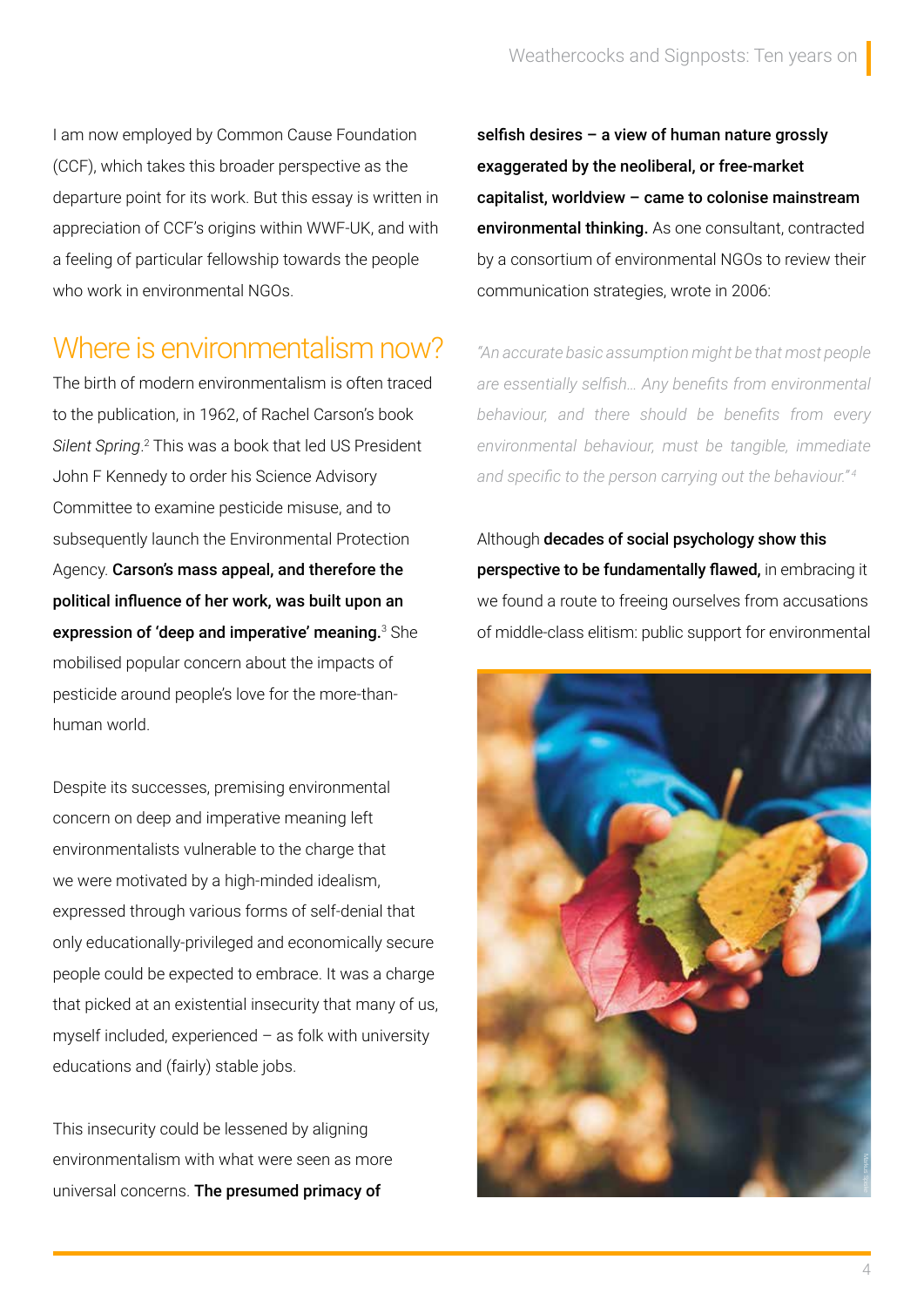

action could now be pursued obliquely, by creating new opportunities for 'sustainable consumption'.

At the time that *Weathercocks and Signposts* was published, a few months after the subprime mortgage crisis in the US, but before the banking crisis really took hold, it may have seemed plausible that public environmental concern could be grafted onto the pursuit of self-interest. Green was heralded as 'the new black', simple and painless behaviours were promoted as conferring social status, you could 'have it all' through 'fractional ownership' of holiday homes or performance cars, and rich people were looked up to in expectation that they could lead new consumer trends by embracing 'deeper luxury'.<sup>5</sup>

And if appeals to self-interest didn't lead to mass public demand for political action, that could also be accommodated. Public support for political change was pursued by highlighting the economic value of the natural world and the 'services' that it provides. Many of us working in mainstream environmental NGOs joined in with efforts to help put a 'price on nature'.

*Weathercocks and Signposts* argued that there was a danger, implicit in this new environmental 'pragmatism', of our misunderstanding the basis for people's environmental concern.<sup>6</sup>

Certainly, the report accepted that it was not viable for environmentalism to rely narrowly upon mobilising people's aesthetic appreciation of the natural world or to 'return' to an exclusive focus on 'deep and imperative' meaning to be found in love for nature. Rather, it argued that we must situate environmental campaigning in a broader context, connecting with wider motivations for expressing concern. It called for a new confidence in focusing environmental communications and campaigns on a coherent and mutually-supportive set natural world and the 'services' that it provides. **Many of**<br> **us working in mainstream environmental NGOs joined**<br> **in with efforts to help put a 'price on nature'.**<br> *Weathercocks and Signposts* argued that **there was a**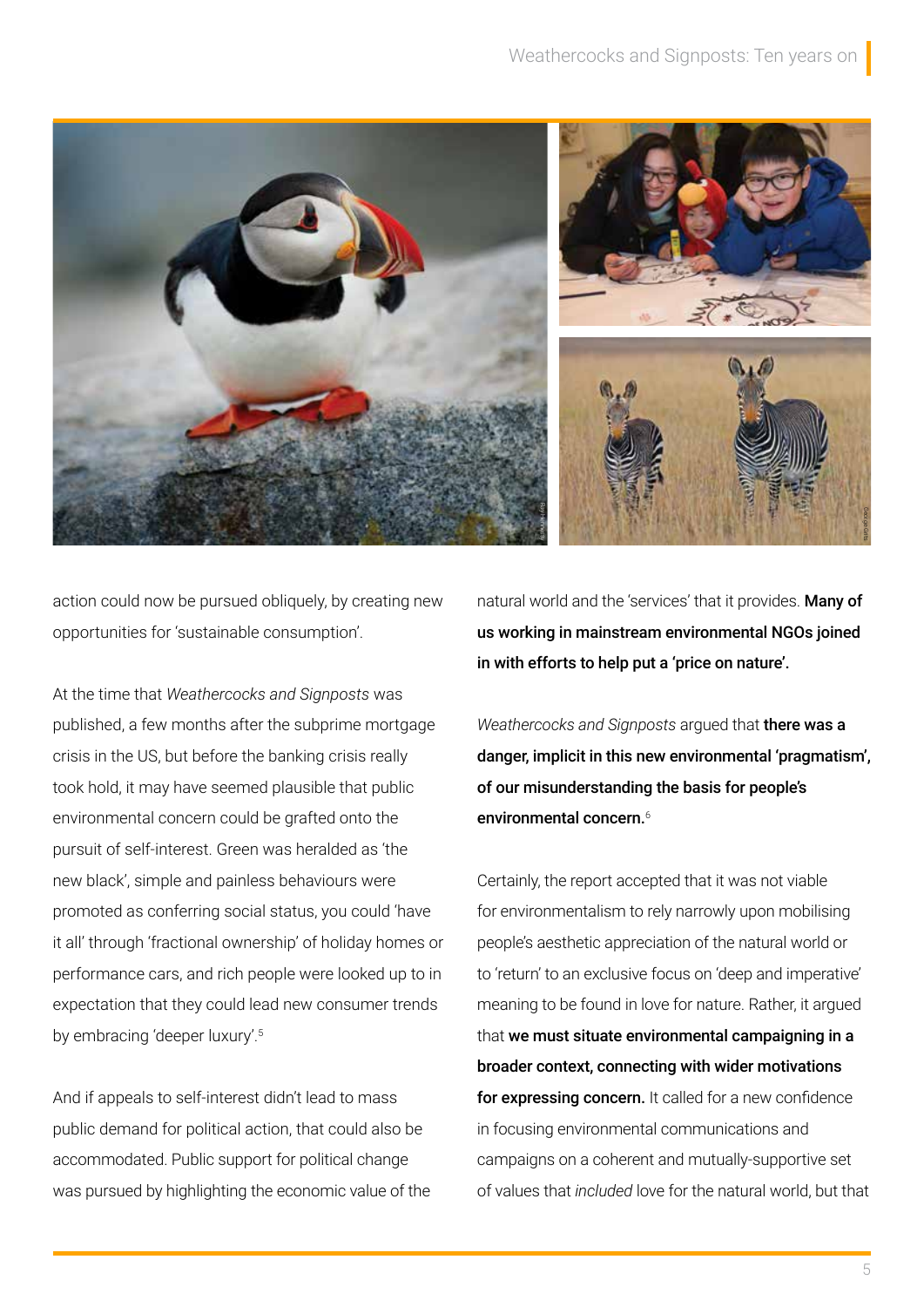also offered far wider scope for connecting with people in ways that may seem  $-$  superficially at least  $-$  to be unconnected with environmental issues. It suggested working with the importance that most people place on connecting with others and building friendship and community, people's love for other people and the wider non-human world, the value that people place on social justice and equality, and the impulse to be self-directed and creative. These are values that social psychologists call 'intrinsic', though I refer to them throughout this essay as 'compassionate'.<sup>7</sup>

*Weathercocks and Signposts*, then, advocated communicating and campaigning on the basis of a deep and imperative love for the natural world as *one of many* roots to inspiring environmental concern.

But it also highlighted *definite limits* to the kind of arguments that we should make. It made the case that we should seek to widen public support for our aims by appealing to some reasons for expressing concern, while being careful to avoid others. This is because environmental concern is undermined through appeals to financial success, social status or public **image**. These are values that social psychologists call 'extrinsic', though I refer to them throughout this essay as 'self-interest' values.<sup>8</sup>

Such insights lead to the uncomfortable conclusion that, in our anxiety to broaden the case for environmental action beyond a focus on deep and imperative appeals to people's love of nature, we are at risk of throwing the baby out with the bathwater. In pursuing a new environmental 'pragmatism' we may inadvertently contribute to eroding the very basis of public concern upon which we ultimately rely.

This essay brings to bear new evidence accumulated over the last decade to refresh and restate the case for a values-based approach to engaging and communicating around environmental issues. It also identifies ways to communicate and campaign differently in the hope that, working in this way, we can indeed transform and massively scale up the responses to current crises, by mobilising people through what motivates them in a deep and sustained way – their 'compassionate' values.

## Love trumps money

*Weathercocks and Signposts* was rooted in an understanding of human nature. This understanding acknowledges the scope for people to behave in line with 'self-interest' values: to compete with others, to

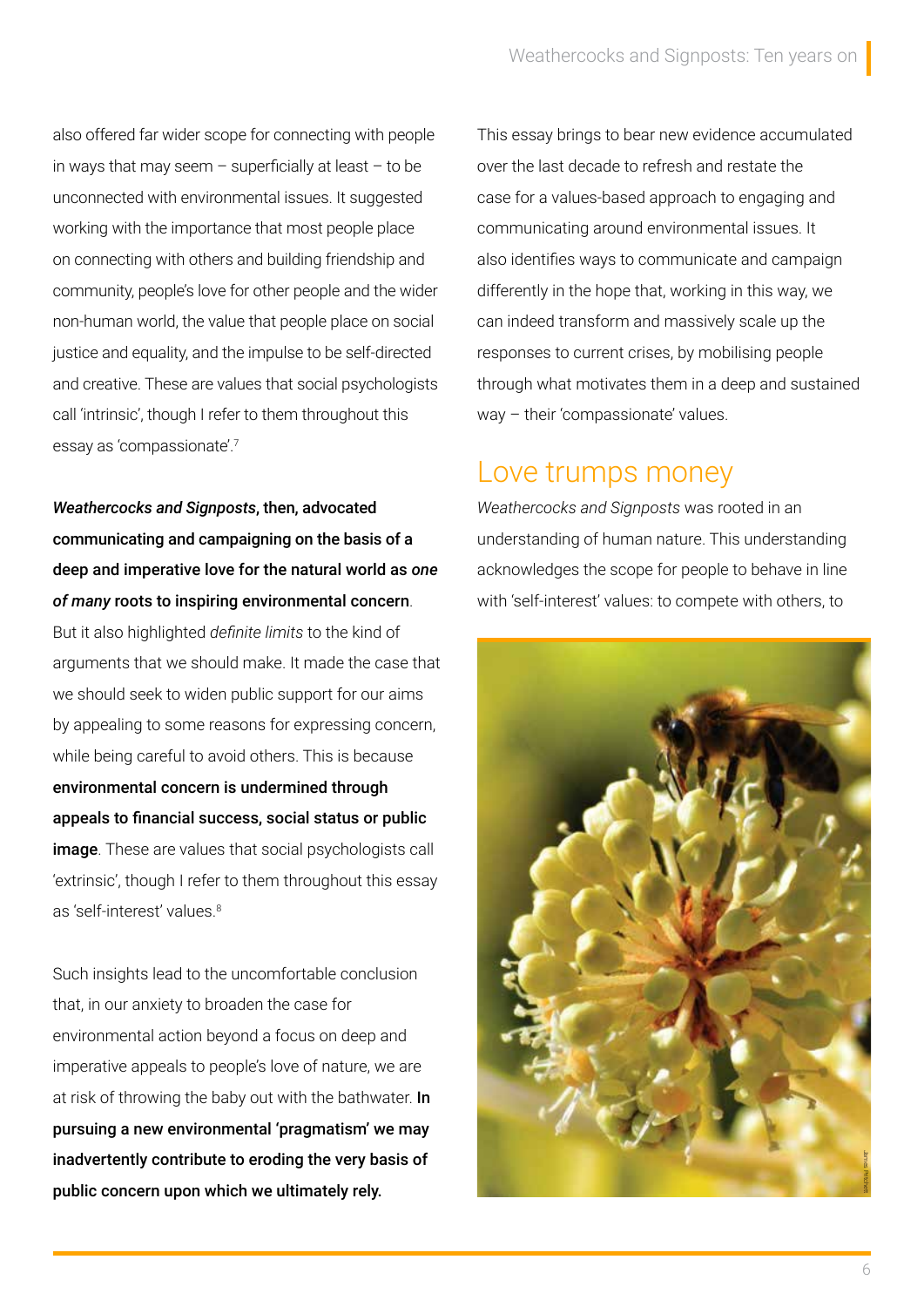seek social status, and to pursue security in material possessions. Indeed, kept in balance, these values are essential aspects of our psychological make-up.

There are, however, other  $-$  almost universal  $-$  aspects of human nature, which most people hold to be significantly more important. These 'compassionate' values are peripheral to the neoliberal worldview. This is undoubtedly one reason why (as I'll discuss below) people tend to underestimate the importance that others place on them.<sup>9</sup> Strong social norms for 'self-interest' values also help to explain why people often try to present their more altruistic or publicspirited behaviours in ways that would lead others to assume these arose in pursuit of self-interest. In other words, people are often happy for their altruism to masquerade as self-interest.<sup>10</sup>

A great deal is known about people's value priorities through demographically representative surveys. In 88 of the 89 countries in which data is available,

an average person reports attaching greater importance to 'compassionate' values than 'self-interest' values.<sup>11</sup> This priority that people place on 'compassionate' values cuts across gender, political orientation, and a person's perception of how well they manage on their income. The prioritisation of 'compassionate' values by most people provides a powerful opportunity for building public support for environmental action.

Certainly, these aggregate national surveys conceal the fact that a significant minority of people (around 26% of people in the UK, for example) do place more importance on 'self-interest' values than on 'compassionate' values. But this should not be taken as implying that 'compassionate' values are somehow inaccessible to this minority, or that these people are narrowly focused on living life in pursuit of their own self-interest.

On the contrary, inviting people who attach unusually high importance to 'self-interest' values to reflect

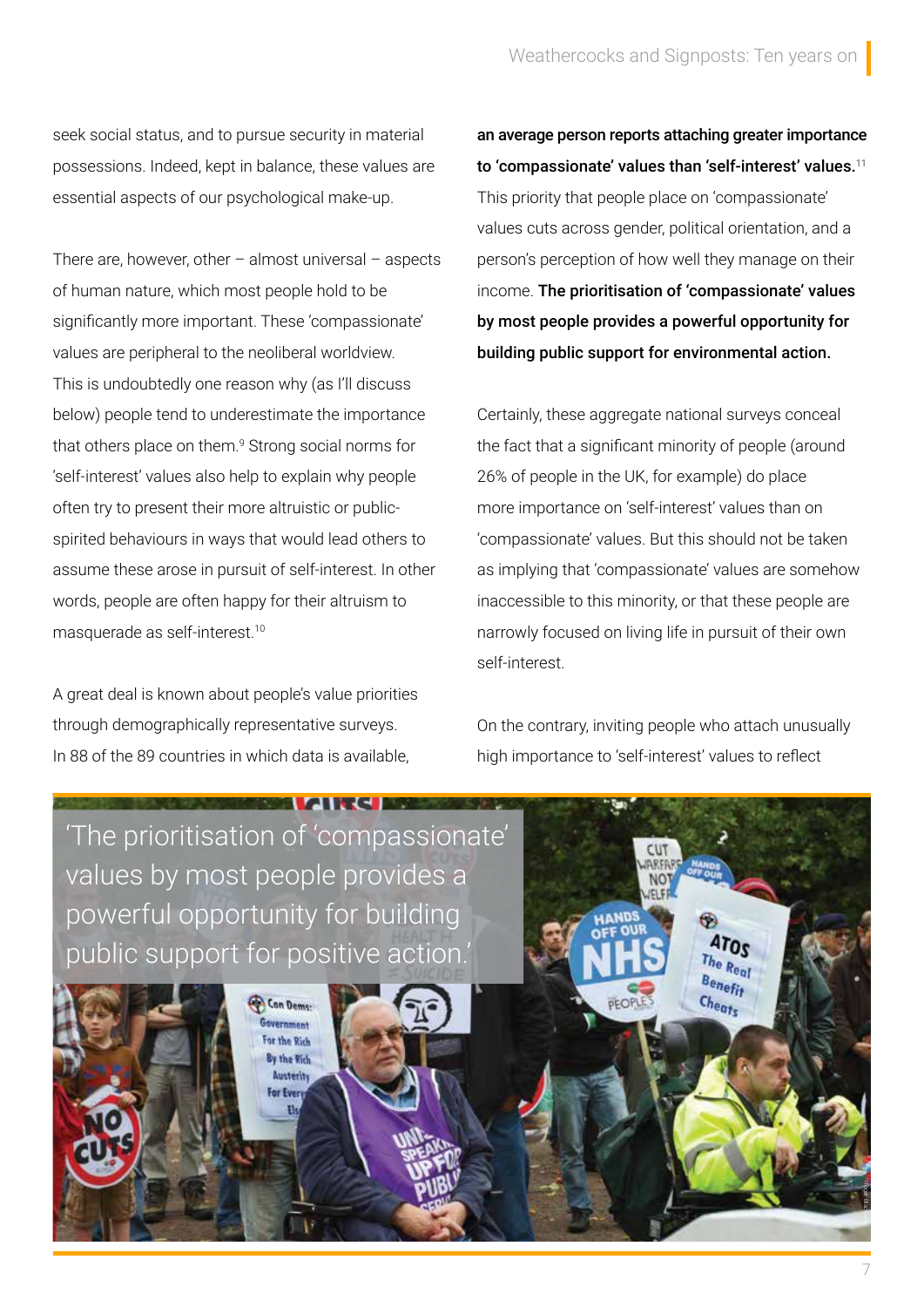briefly on the personal importance that they attach to 'compassionate' values such as 'self-acceptance', 'broadmindedness', or 'affiliation to friends and family' significantly deepens their social and environmental concern. Brief orientation towards 'compassionate' values (even ones not explicitly related to social or environmental causes) leads people to express deeper concern about issues such as climate change, child mortality in developing countries, loss of the British countryside or child poverty in the UK. It also strengthens their belief that action should be taken to address these things.<sup>12</sup>

# We underestimate our fellow citizens

More recent research finds that **people typically** underestimate each other. In the UK, for example, 77% of people underestimate the importance that a typical fellow citizen places on 'compassionate' values and overestimate the importance that a typical fellow citizen places on 'self-interest' values.<sup>13</sup> In its work on values, CCF refers to this as the 'perception gap'.



The 'perception gap' matters, because people for whom this gap is narrower are more likely to feel responsible for their community, to believe that it is important to volunteer, and to show social or environmental concern. For example, such people are more likely to agree that local government should take further action to address climate change, are more supportive of public money being spent on insulating homes, are more supportive of greening public space, and are more likely to oppose airport expansion. Finding ways to convey a more accurate perception

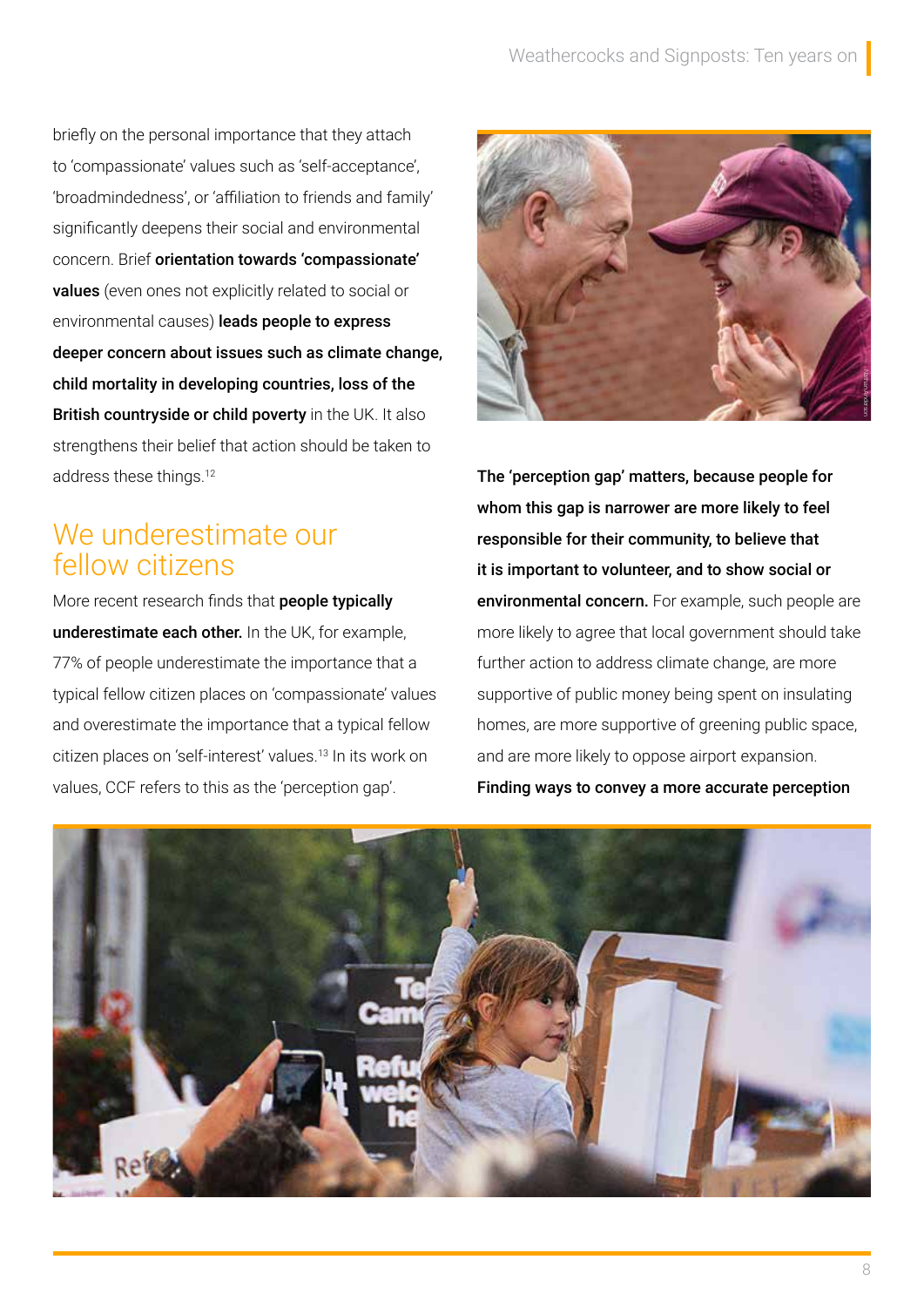'Finding ways to convey a more accurate perception of what others value presents an important environmental strategy.'

of what others value, including through facilitating dialogue between strangers about what they value in life, presents an important environmental strategy.

# Soul-searching for environmentalists

The evidence presented by *Weathercocks and Signposts*, and since elaborated through work done by CCF, is as pertinent now as it was in 2008. Here I'll highlight three key elements to this appraisal of many environmental communications and campaigns.

### **1.** WE DON'T WORK CONSISTENTLY WITH THE VALUES THAT MOTIVATE ENVIRONMENTAL CONCERN

'Compassionate' values dependably inspire expressions of social and environmental concern.<sup>14</sup> Moreover, when motivated in line with these values, a

person is more likely to stick with a course of action; his or her actions are more likely to propagate into wider commitment to other ways of expressing care; and these actions are likely to contribute positively to his or her wellbeing.<sup>15</sup> It doesn't seem to matter which 'compassionate' values are used: sometimes it will be more effective to appeal to people's self-direction or sense of community rather than appealing directly to environmental concern. Nor does the context in which these values are invoked seem to be important. In experiments, it has been found that communicating about *the rights of disabled people* in a way that connects with 'compassionate' values of self-direction, freedom of choice and social justice, is *just* as effective in leading people to support action for biodiversity conservation as connecting with people's sense of the beauty and inherent value of the natural world.<sup>16</sup> And the reverse is also true: orienting people towards the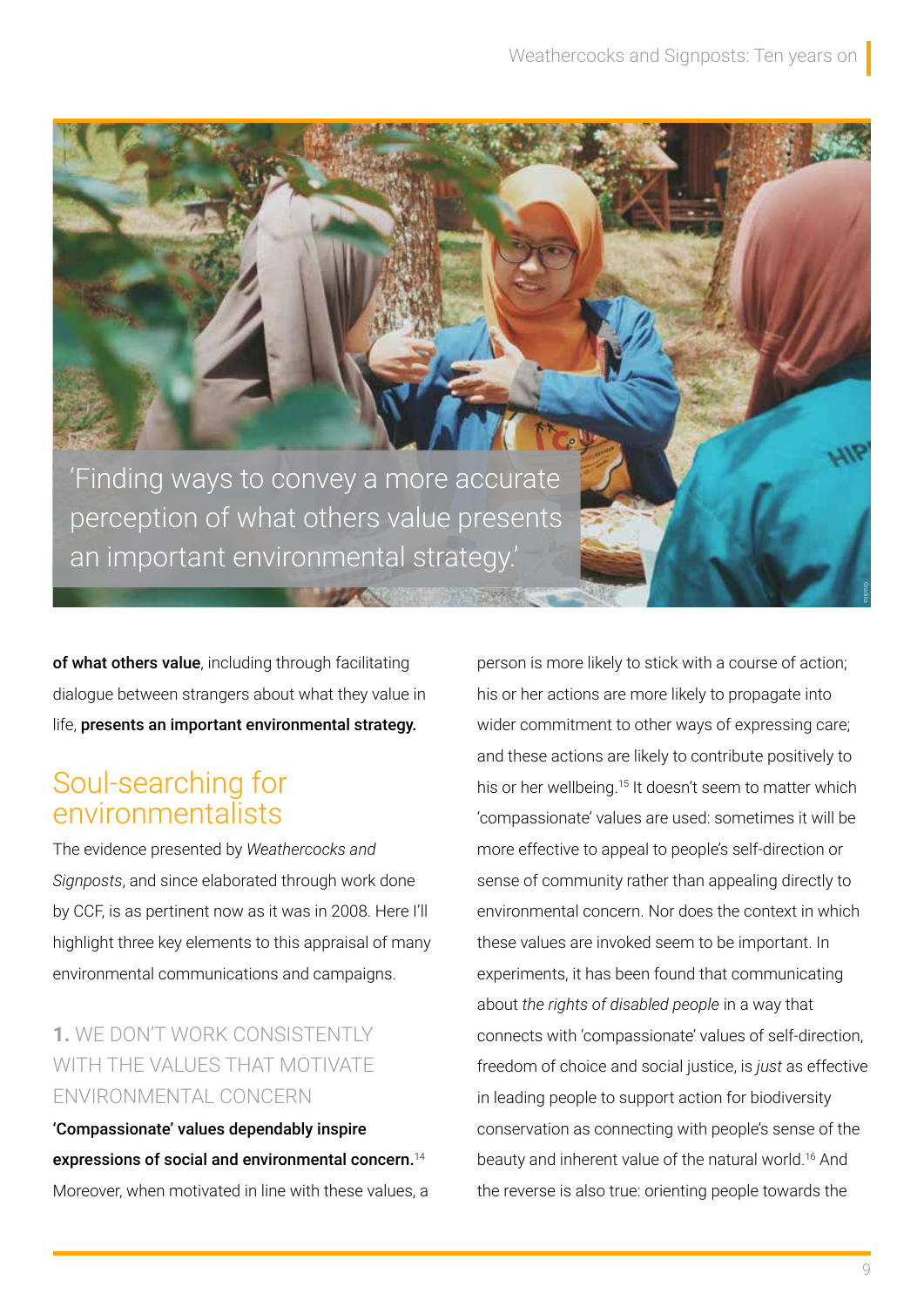

beauty of the natural world deepens concern for the rights of people with disability.

On the other hand, studies find that communicating by invoking 'self-interest' values, such as emphasising the financial savings that may arise from an environmental action, undermines environmental concern.<sup>17</sup> This is because 'self-interest' values are held in a 'see-saw' relationship with 'compassionate' values.<sup>18</sup> *Repeatedly* engaging concerns about financial benefit likely contributes to deepening an audience's commitment to these values in a durable way, while diminishing their support for environmental action  $-$  also in a durable way. This is why we should **avoid** building the case for environmentally-relevant action on financial imperatives, social status, or public image.

Environmental NGOs often encourage people to support environmental actions for a diverse range of reasons – indeed, we may highlight a range of reasons in a single campaign or communication. We may seek to promote such actions as being financially prudent; time-saving; socially responsible; high-status; or 'the healthy option'. Our expectation is that public support can be broadened by throwing diverse reasons for supporting environmental action at people, in the hope that 'something will stick'. Yet experiments have found that appealing to both 'compassionate' and 'self-interest' reasons in this way is as ineffective as appealing to 'self-interest' reasons alone.<sup>19</sup>

### **2.** WE INADVERTENTLY UNDERMINE PEOPLE'S AUTONOMY

Environmental NGOs are sensitive to the charge of coercing people into changing the way that they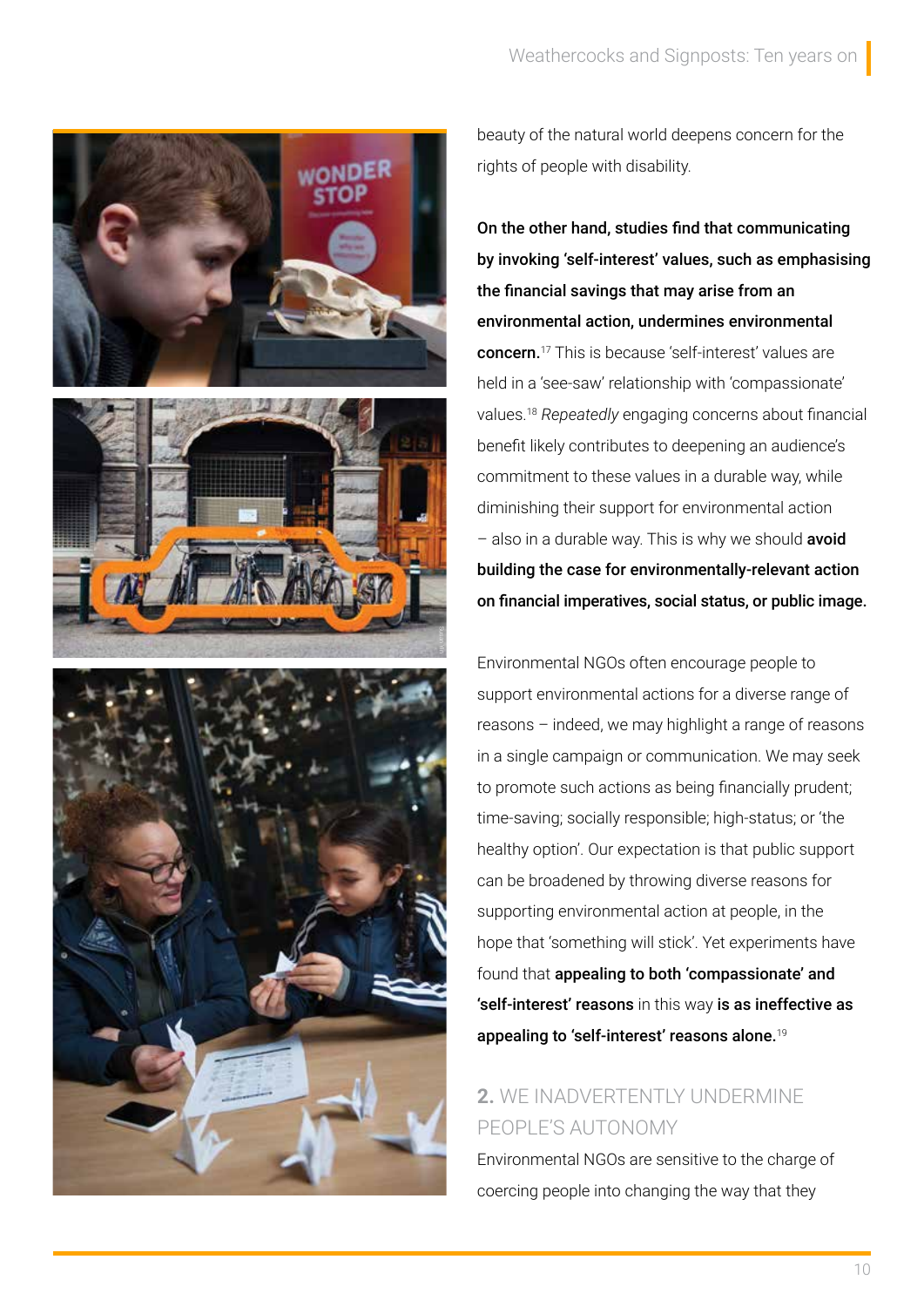live, and it is perhaps partly for this reason that we often place particular emphasis on voluntary action through, for example, consumer choice, rather than regulatory protections.

But it is not inevitable that regulatory protections are seen as coercive and burdensome. This is an unhelpful perception that we could help to mitigate. Furthermore, the alternative to such protections, including reliance upon voluntary behaviours and changes in consumer preferences, are often promoted in ways that are likely to *further undermine* self-directed responses to environmental challenges.

Regulatory protections are needed, as are campaigns for such protections. Environmental laws can be

framed as the best way to protect the public interest – and to safequard everyone's welfare (particularly that of the most vulnerable).

But rather than framing the principle of regulation in this way, we often perceive public opposition to regulation as essentially immutable and invest energy in promoting alternative voluntary actions. Unfortunately, this is a capitulation that risks further deepening mistrust of regulatory protections, not least because people then see that even those organisations which might be expected to be the first to step up and advocate these protections are failing to do so.

It has not always been the case that environmental protections were met with resentment or mistrust, and

'Communicating by invoking 'self-interest' values, such as emphasising the financial savings that may arise from an environmental action, undermines environmental concern.'

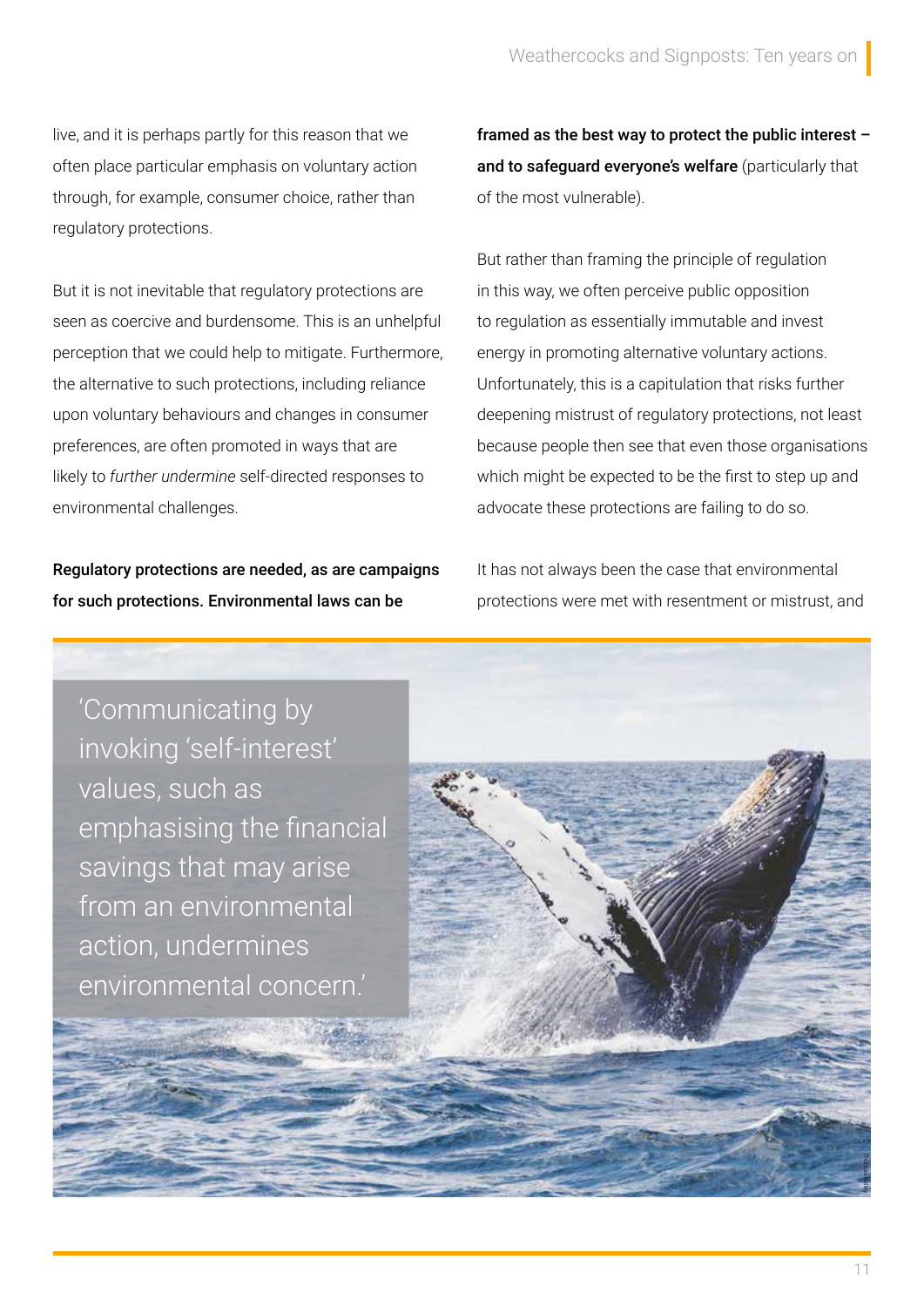

acceptance of these could be promoted by seeking opportunities to celebrate the crucial role that such protections play. We can derive courage to work in this way from that powerful insight that most people across the world place particular priority on 'compassionate' values.

So an emphasis on voluntary action is problematic insofar as it threatens to erode commitment to regulatory protections. But there is a second problem, inherent to the way in which we often promote voluntary action.

It is ironic that, although perhaps pursued in part to deflect accusations that environmental NGOs seek to trample over cherished freedoms (to drive, to fly, to eat meat, etc.), an emphasis on voluntary action may actually erode people's feelings of autonomy.

A programme of work within social psychology, called self-determination theory, distinguishes between autonomous and non-autonomous action. Nonautonomous action is enforced. This enforcement can take many forms. Most obviously, enforcement may be achieved through punitive measures – for example, fines for environmentally damaging behaviour. But

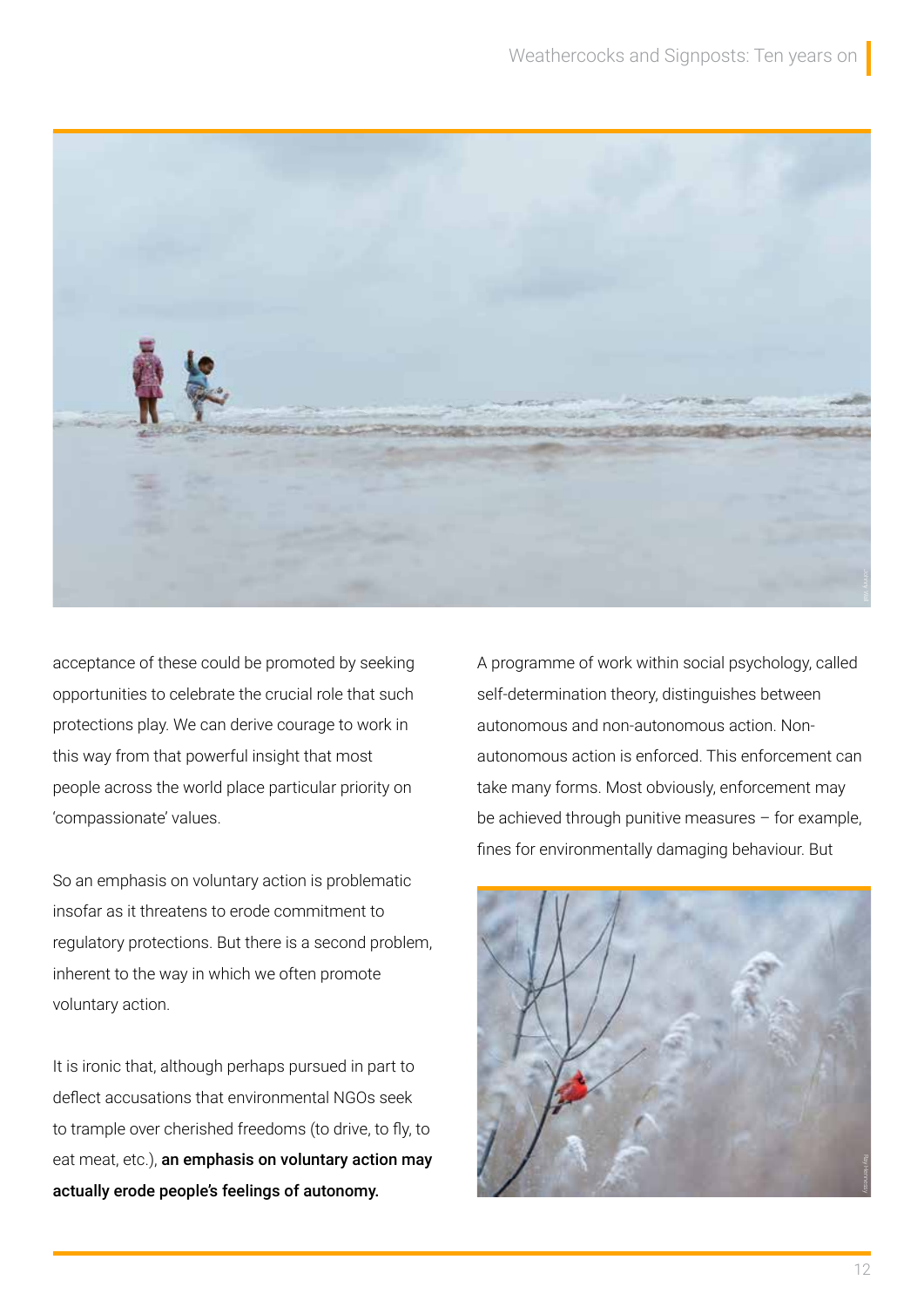it may also be exerted in other ways – for example, implicit moral pressure, or the threat of social censure, or even the promise of financial reward.

Motivationally speaking there's little to distinguish these means of enforcement – each undermines people's autonomy and each is found to be (at best) fickle and (at worst) counter-productive when it comes to motivating a sustained commitment to living in a more environmentally responsible way. So when exhorted to make the 'right choice', people are often, contrary to the rhetoric, having their autonomy suppressed.

However, research has repeatedly found that when people pursue environmental actions for more **autonomous reasons**  $-$  for example, because they want to help or connect with others or express their creativity  $-$  they are more likely to stick at these behaviours, and these behaviours are more likely to propagate to other environmental actions.<sup>20</sup>

There are, then, subtle ways in which communications or campaigns can inadvertently erode people's autonomy. But this is not inevitable. Rather, these





problems arise as a result of the way in which these choices are promoted – including by environmental NGOs themselves. The danger is that we leave people feeling brow-beaten about the way they heat their homes and how warm they have them; whether they bath or shower, and  $-$  if they shower  $-$  how long they spend in there; whether they run the tap as they clean their teeth; whether they leave their TVs on standby after they've watched them; whether they switch the light out as they leave the room; what coffee they drink and what kind of cup they drink it from; and the days of the week that they eat meat.

We constantly remind people of 'simple actions to help save the planet'  $-$  as though the intrusive nature of these lists of actions can somehow be mitigated by emphasising how simple and painless they are. $21$  It's akin to coaxing a recalcitrant child to eat her sprouts by telling her how small they are and how, if she barely chews them and swallows them quickly, she needn't notice the taste. This is not conducive to developing her love of sprouts – or for that matter her desire to try other hitherto untasted vegetables for the first time.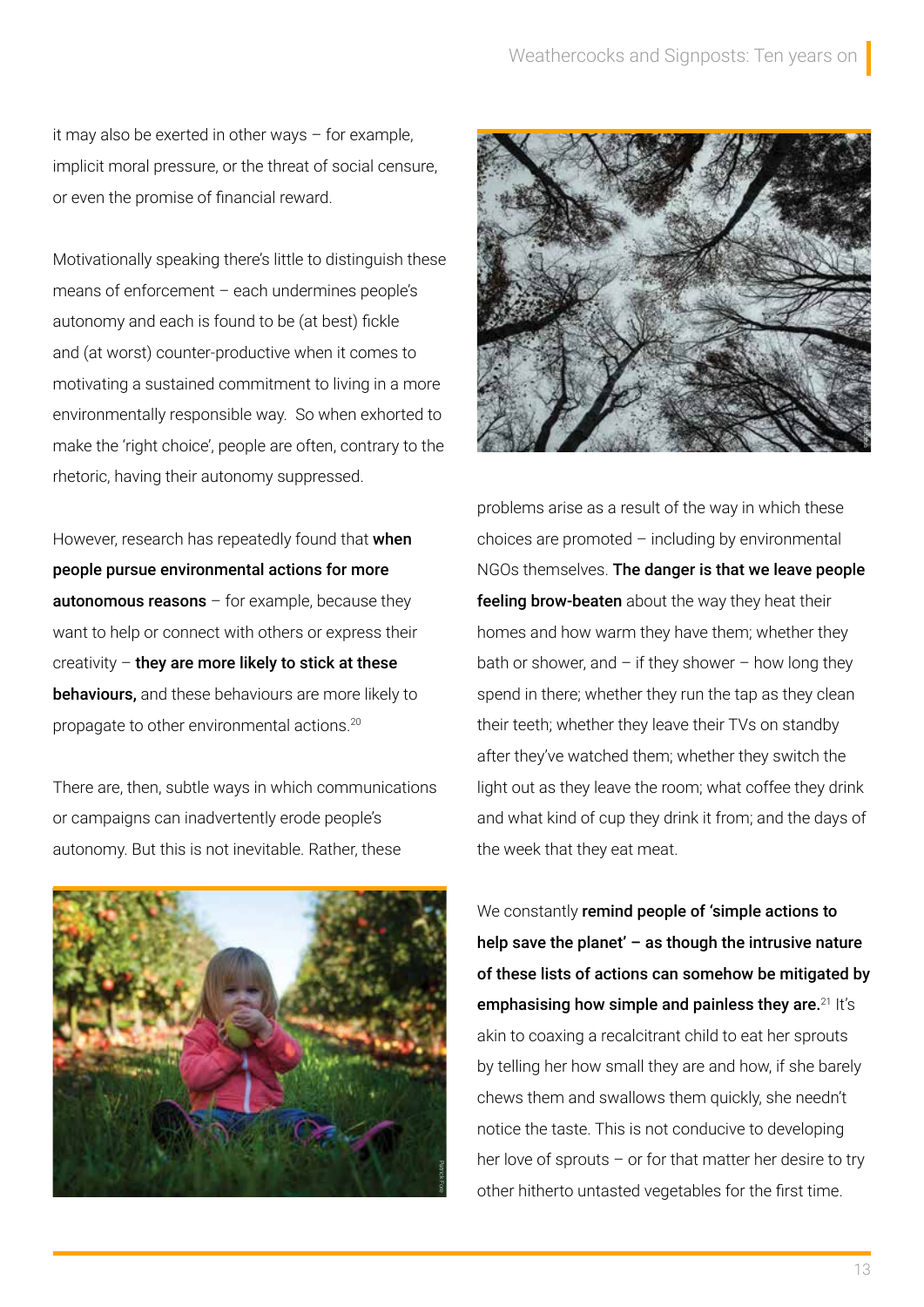Responding to this problem requires an important shift in emphasis – away from campaigning on the specifics of particular behaviours or shopping choices, and towards nurturing environmental concern rooted in 'compassionate' values – because this leads people to *want* to embrace different choices. When people *want* to embrace such change, the actual behaviours are easily identified. Most people know what these are, or can easily check if they want to, and this awareness will rapidly spread as uptake widens. Providing more information about these choices could sometimes be helpful. But it is not the most useful thing to be doing. The challenge is to nurture the motivation to do *anything* differently, rooted in a sense of autonomy. Providing endless lists of simple things that people can do, or advice for the conscientious shopper, is to overlook the prior and more pressing question of how to inspire people to express their care in the first place.

#### **3.** WE ARE TOO READY TO SETTLE FOR WHAT IS POLITICALLY FEASIBLE TODAY

Although we may not choose to frame it in these terms, many of us have given up on helping to deepen public appetite for ambitious political change. Our focus has turned to working with what's possible within the constraints of today's political opportunities. As a result, our perception of the role of members and supporters has subtly changed: we have increasingly come to view supporters as a source of financial revenue, rather than a means of applying collective political pressure.

But without an engaged and vocal supporter base, it is more difficult to challenge the power of those in positions of political influence. As a result, it becomes still more attractive to focus on interventions that are politically palatable.

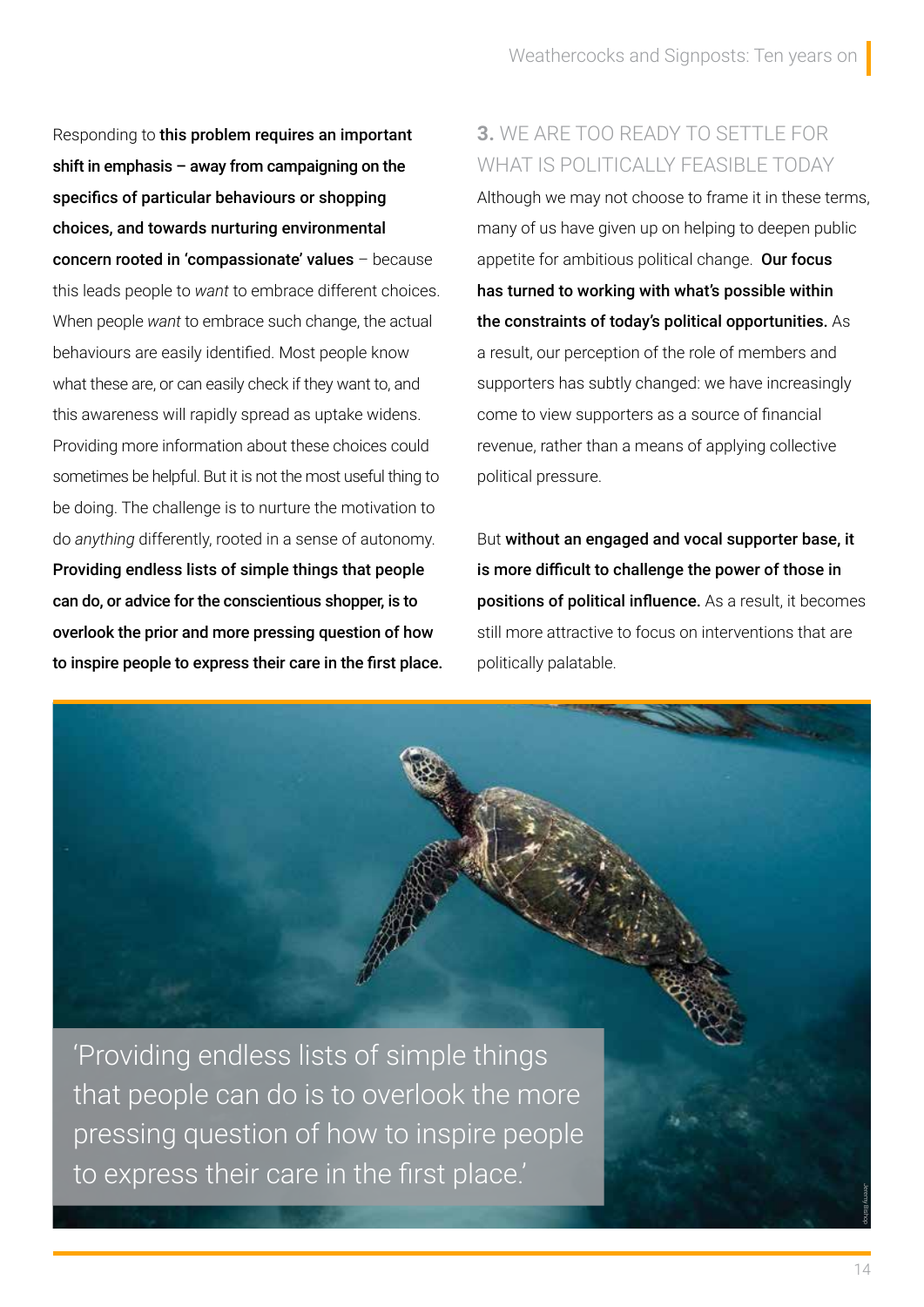Identifying these more politically palatable interventions requires us to triangulate between public acceptability, political will, and environmental need. While there is some scope for today's public concern and today's political will to nudge one another in helpful directions this will not create momentum for action that is proportionate to the environmental challenges we face. Such ambitious action is simply too remote from what is politically feasible in the absence of a clamour of public demand for change.

Nowhere is reliance on the coincidence of environmental imperative and current political priorities more clearly illustrated than our frequent appeal to the economic case for action.

This case comes in various guises. Most obviously:

- the business case for the more efficient use of natural resources
- opportunities for export-led growth in new environmental technologies
- future economic losses averted through environmental action today
- contributions that environmental services make to the national economy

But economic analysis is of limited help. This is partly because, especially in the case of a policy arena that is as politically fraught as the environment, prior ideological commitment trumps economic analysis. Economic analysis is either used retrospectively to support a policy position to which political commitment has already been made, or it is simply disregarded. The economic case *for* on-shore wind has



not swept away obstructive planning policies, and the economic case *against* new nuclear has not dimmed the UK government's enthusiasm for this technology. Were these policy priorities to be reversed under a future government, much would doubtless be made of those economic arguments. But such a change would be driven in the first instance by ideological commitment rather than the persuasive influence of 'objective' economic analysis.<sup>22</sup> It is here, then, that the more important debate is to be found.

If the economic case for environmental action in the UK was ever to prove its mettle, this should have been in the months following the financial crash of 2008.

Austerity, championed on the grounds of enduring pain today in order to avert worse things tomorrow, presents a logic that might be expected to extend to serious action to avert the future economic impacts of climate change, while seizing the business opportunities that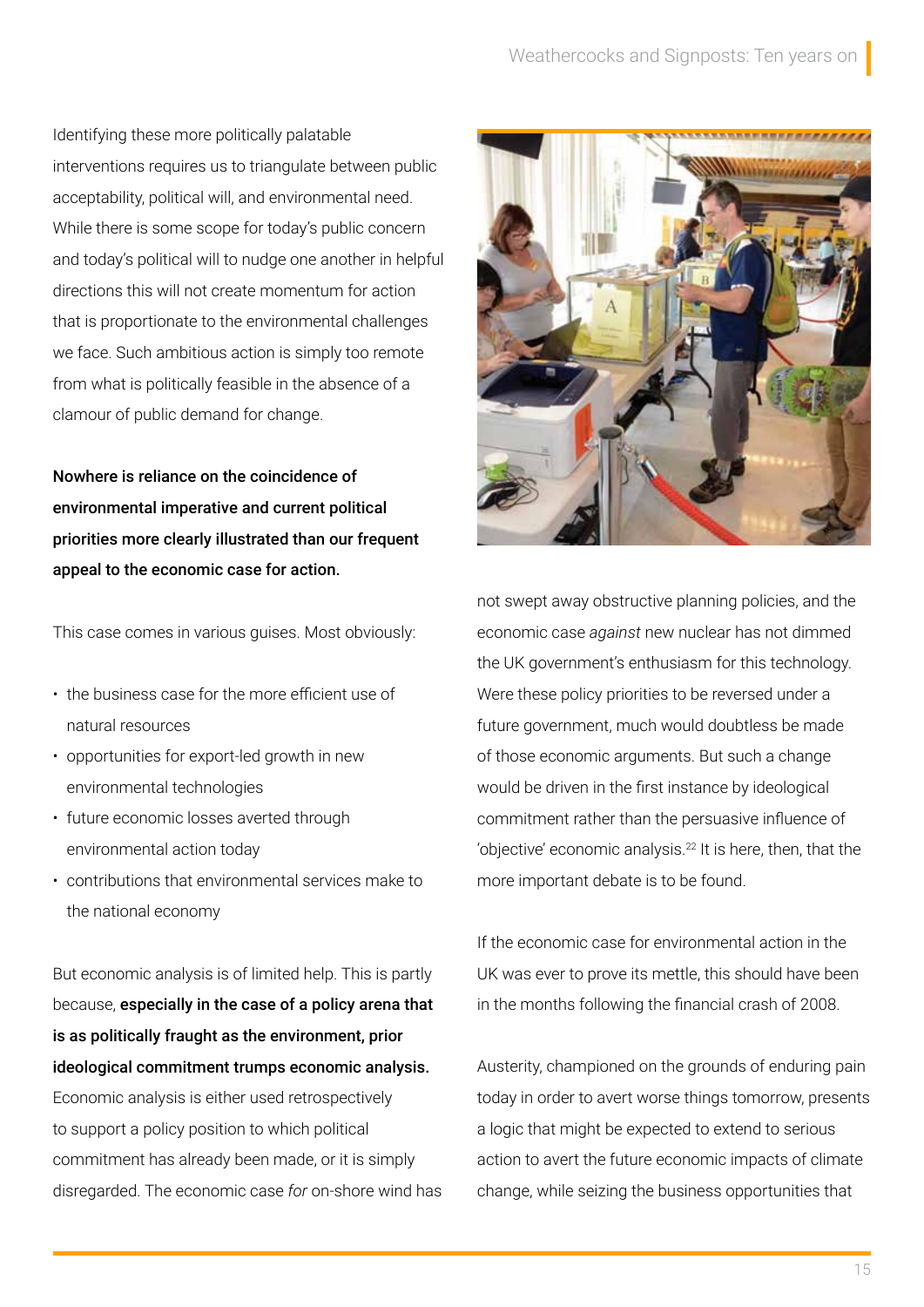it represents. From the perspective of the economic case for environmental action, it seems perverse that austerity coincided with a period of roll-back of environmental regulation<sup>23</sup>

It is often argued that the economic case for environmental action must be made even more forcefully. But there are tensions between the pursuit of economic growth and the pursuit of environmental protections, which arise from the antagonism between 'self-interest' and 'compassionate' values. From the point of view of this understanding, making a song and dance about the economic case for environmental action is recognised as counter-productive.

Commitment to environmental action is eroded by insistence upon a compelling economic case for such action – because in our insistence on this point, we tacitly promote the pre-eminence of economic concerns over the creation of a safe and just environmental space within which living things can thrive.

As seen above, the financial case for action is one that is built on 'self-interest' values. As a result, drawing attention to the economic case for action on biodiversity conservation leads to weaker intention to support an environmental NGO than drawing attention to a person's inherent love for the more-than-human world. (This result holds even among people who attach unusually high importance to extrinsic values, such as 'financial success'.)<sup>24</sup>

In other words, in privileging the economic case for environmental action over other imperatives, we are likely to erode the very foundation of public support for environmental action. This is an insight well understood by many NGOs working on poverty or human rights which recognise that an emphasis on the economic imperatives for action to address social injustices or inequalities devalues the people whose interests they are working to promote.<sup>25</sup>

### Five key opportunities for creating a step-change in the environmental movement

There are ways in which our environmental community could work more effectively to inspire the broad-based and durable movements that will create pressure for proportionate action on environmental problems. In its work over the last several years, CCF has developed, tested and extended these recommendations. They include the five I summarise here:

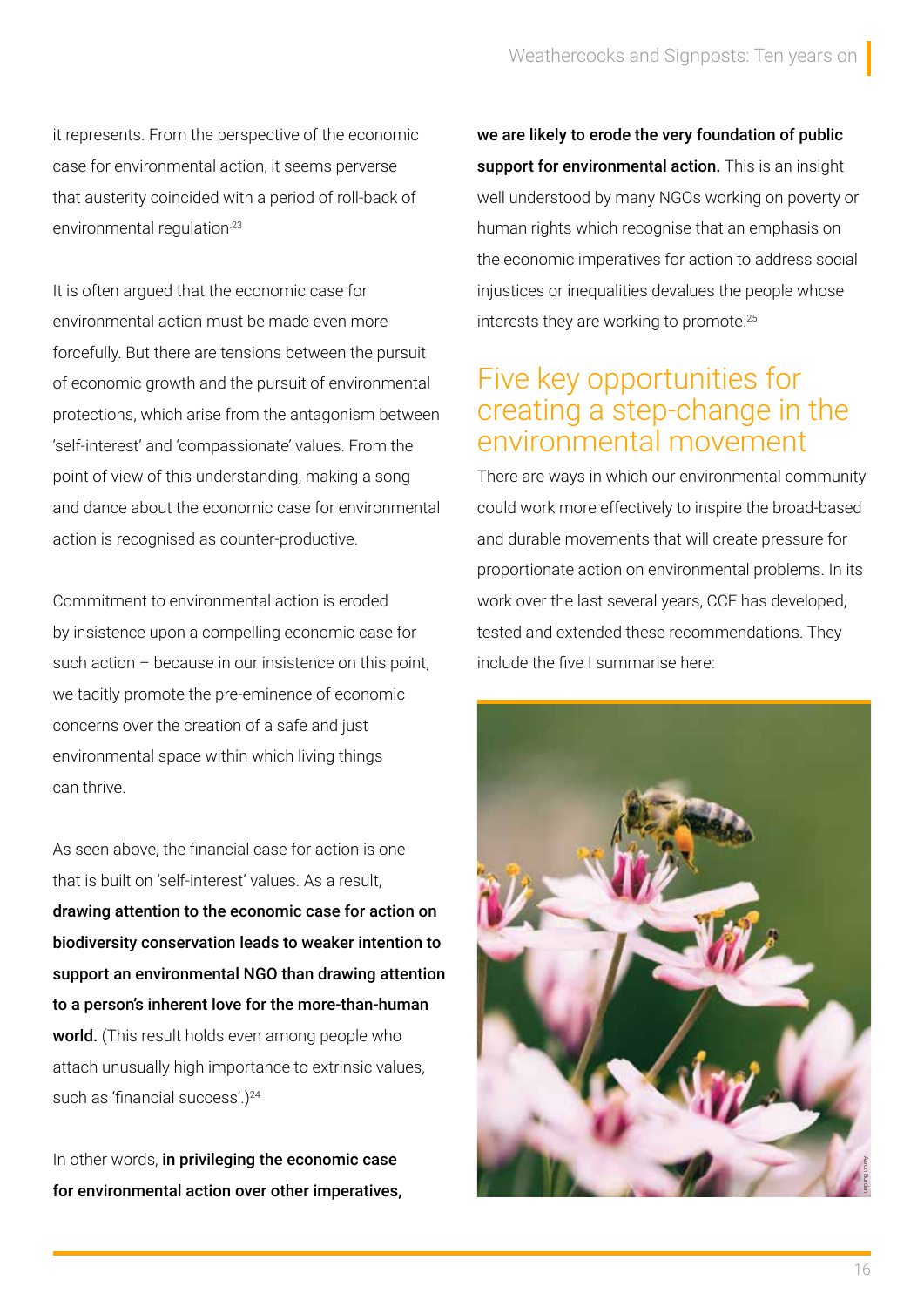

#### 1. TRUST AND EMPOWER PEOPLE

The best hope for systemic and durable change is to engage people *as though* they are interested and committed to helping make things better. This is a powerful strategy for the simple reason that it is true: everyone holds these values to be important at some level, and most people accord them particular priority.

It is helpful to provide facts about the contribution that specific actions can make to addressing environmental problems. But it is more important that we encourage and normalise simple expressions of the concern that most people feel – without becoming too hung-up about the material impact of these expressions of concern. This is more likely to happen if environmental NGOs invest effort in

*facilitating conversations between* supporters, rather than *conveying information to* supporters.

Such conversations will help participants to *experience* the truism that most people value the same things as most other people. These are things like friendship, responsibility and helpfulness: concerns that cut across stark political divides on some key issues (including Brexit), and that spill over into environmental concern.<sup>26</sup>

#### **2.** ROOT CAMPAIGNS AND COMMUNICATIONS IN 'COMPASSIONATE' VALUES

Research shows that environmental appeals rooted in 'compassionate' values are likely to be more effective – even among people who place relatively high importance on 'self-interest' values (and relatively low importance on 'compassionate' values).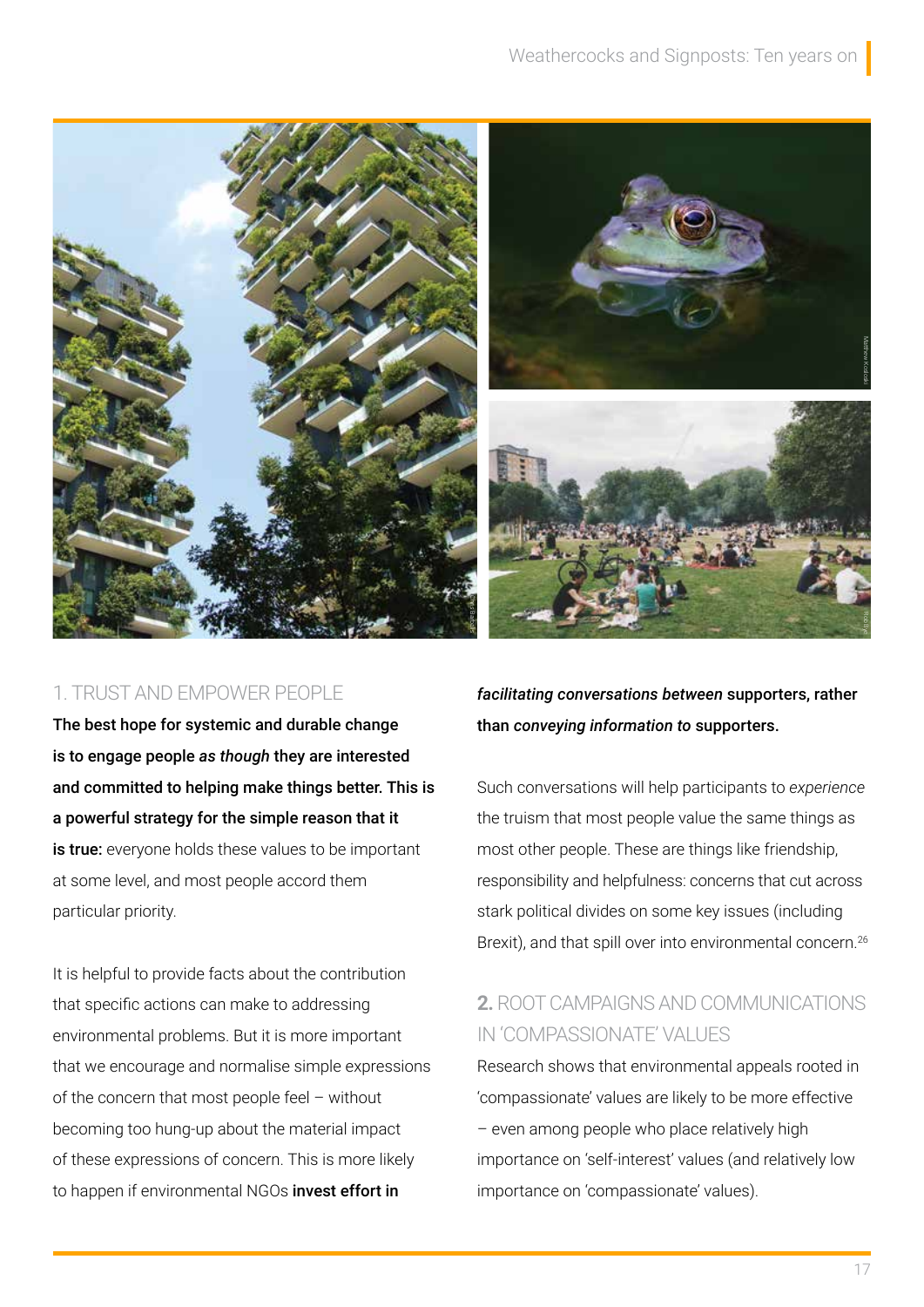

There is a very broad palette of 'compassionate' values to choose from, and there is good empirical evidence that it matters little which of these values we use.<sup>27</sup> In other words, **communications need** not specifically invoke environmental concern in order to encourage and normalise the values upon which environmental concern is most dependably **built.** The important thing is that we stick to 'compassionate' values.

The creative flair of gifted communicators and campaigners then comes to the fore in tailoring a particular communication, framed in terms of 'compassionate' values, to resonate with a particular **audience.** This is a process which is likely to have at least as much to do with an audience's background, age, interests, etc., as it is with the particular 'compassionate' values which one seeks to use.<sup>28</sup>

#### **3.** AVOID APPEALING TO 'SELF-INTEREST' VALUES

As discussed, it's important to **avoid appealing** to values of financial success, social status or public image. Studies find that these are less effective in motivating expressions of environmental concern – even when communicating with the minority of people who attach particular importance to 'selfinterest' values.<sup>29</sup>

### **4.** DEVELOP COLLABORATIONS BEYOND THE ENVIRONMENTAL SECTOR

An understanding of the ways in which environmental concern can be mobilised by engaging 'compassionate' values that may at first seem unrelated to the environment opens up extensive new opportunities for collaboration.

In view of their limited resources, environmental NGOs need to enlist what help they can in strengthening the values that underpin public commitment to environmental action. The work of CCF shows that this is possible, even in collaboration with organisations that have no formal remit to work or communicate on environmental issues, and that working in this way will create multiple benefits – for example, promoting community cohesion and wellbeing.<sup>30</sup> A commitment to celebrate the 'compassionate' values that underpin environmental concern, and to follow where these lead, is exemplified by a campaign run by the Australian Conservation Federation (ACF) urging its community to support a change in the law to allow same-sex couples to marry. The person who orchestrated this campaign has shared her insights on the CCF blog.<sup>31</sup>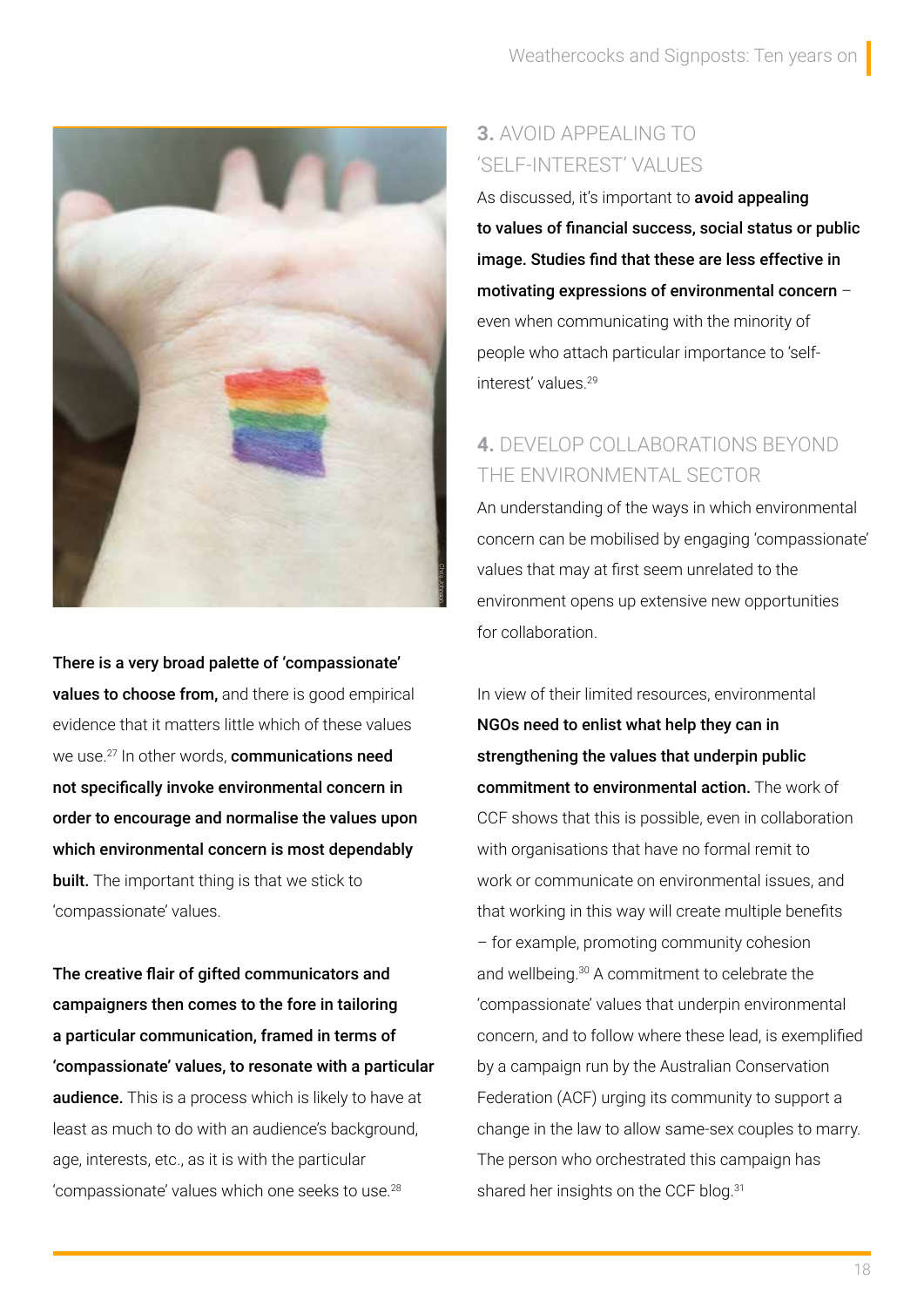#### **5.** CALL-OUT PUBLIC POLICIES AND INSTITUTIONS THAT EMBED 'SELF-INTEREST' VALUES

We are operating in a landscape filled with audio and visual messages which engage and exercise particular values. Such messaging permeates the spaces that most of us occupy; on public transport, radio, social media, and in our workplaces. Many factors that serve to strengthen 'self-interest' values in society, and that therefore erode public concern and action for environmental and other problems, should be challenged by civil society more broadly.

Here, by way of example, are three pervasive factors:

• advertising – especially where this targets children

- obsessive use of economic performance indicators as measures of social progress
- celebrity culture, particularly where this ascribes social status to conspicuous consumption

These are factors that are likely to have a profound effect on people's support for the aims of a very wide range of different groups working in the public interest, including environmental NGOs. They are issues which 'fall between the cracks', given the way the third sector is currently structured, around discrete 'causes'.

It will fall to environmental NGOs – as much as any other – to begin to convene the kind of collaborations that would be needed to launch campaigns to counter the impacts of these factors.

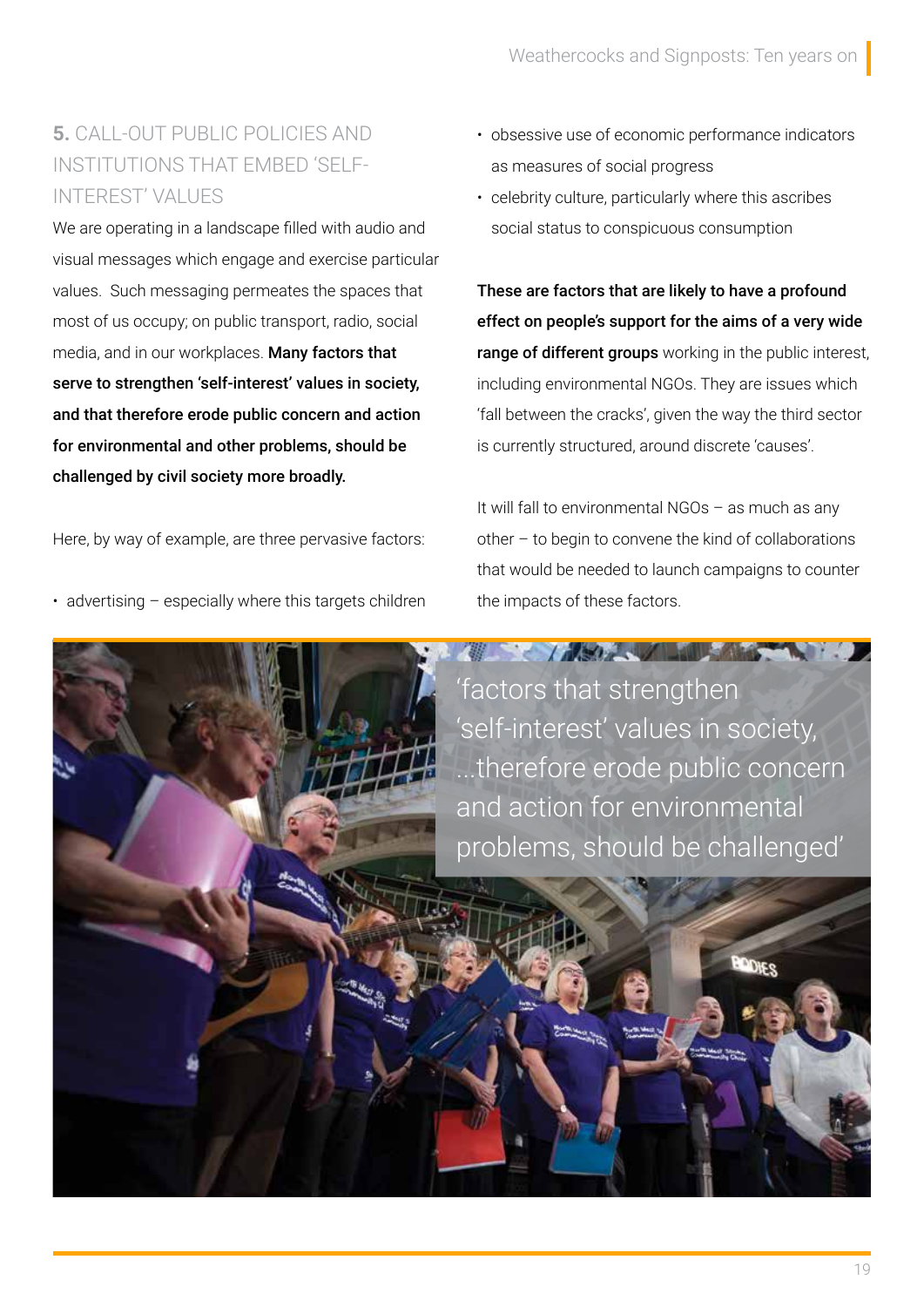# Notes & References

1 WWF (2008) *Weathercocks and Signposts: The Environment Movement at a Crossroads*. Available at: http://valuesandframes.org/resources/ CCF report weathercocks and signposts.pdf (accessed on 15 April, 2018).

2 Carson, R. (1962/1965) *Silent Spring*. Penguin, London.

3 *Ibid*., p.121.

4 Hounsham, S. (2006) *Painting the Town Green: How to Persuade People to be Environmentally Friendly*. Green Engage. (Quote at p.139).

5 'Fractional ownership' was a way of enjoying a high-consumption lifestyle without actually needing to buy outright the material things necessary for this. This was heralded as a more sustainable route to owning performance cars, holiday homes, or even expensive handbags. For further discussion, see *Weathercocks and Signposts*, p. 20. On the role of the rich in driving new consumer trends, see *Deeper Luxury: Quality and Style when the World Matters*, published by WWF-UK in 2007. Available at: http://assets.wwf.org.uk/downloads/luxury\_report.pdf (accessed on 15 April 2018).

6 Although defended on grounds of 'pragmatism', it is moot to ask whether responses that are politically feasible in the short term are necessarily 'pragmatic'. Perhaps a more thorough-going pragmatism would demand change proportionate to the profound environmental challenges that we confront.

7 CCF has variously used the academic terms 'intrinsic' and 'selftranscendent' values, and the more accessible, and perhaps memorable, phrase 'compassionate' values (which is not used in the academic literature). It is important to recognise, though, that these values are about more than just compassion: they include, for example, values items such as 'broadmindedness', 'a world of beauty', and 'honesty'.

<sup>8</sup> CCF has variously used the academic terms 'extrinsic' and 'selfenhancement' values. The phrase 'self-interest' values, used here, is not apparently used in the academic literature.

9 Common Cause Foundation (2016) *Perceptions Matter: The Common Cause UK Values Survey*, London: Common Cause Foundation.

<sup>10</sup> Further discussion of this point see *ibid*., p.26

<sup>11</sup> For discussion of the extant data on people's own values, see Common Cause Foundation and Co-operatives UK (2017) *The international prevalence of co-operative values.* Available at: [https://www.](https://www.uk.coop/sites/default/files/uploads/attachments/the_international_prevalence_of_cooperative_values.pdf) [uk.coop/sites/default/files/uploads/attachments/the\\_international\\_](https://www.uk.coop/sites/default/files/uploads/attachments/the_international_prevalence_of_cooperative_values.pdf) [prevalence\\_of\\_cooperative\\_values.pdf](https://www.uk.coop/sites/default/files/uploads/attachments/the_international_prevalence_of_cooperative_values.pdf) (accessed on 15 April, 2018). Only in Rwanda does a citizen, on average, place greater importance on 'self-interest' than 'compassionate' values. Note that such results do not apparently arise as a result of biases in the way that people report their values. For further discussion of this point, see *op.cit.* 9, p.13.

<sup>12</sup> Chilton, P., Crompton, T., Kasser, T., Maio, G. & Nolan, A. (2012) *Communicating bigger-than-self-problems to extrinsically-oriented audiences.* Godalming, Surrey: WWF-UK. Available at: http:// valuesandframes.org/resources/CCF\_report\_extrinsically\_oriented\_ audiences.pdf (accessed on 15 April 2018).

<sup>13</sup> This 'perception gap' does not apparently arise as a result of reporting biases (*op.cit.* 9, p.13). See also: Hanel, P.H., Wolfradt, U., Lins de Holanda Coelho, G., Wolf, L.J., Vilar, R., Monteiro, R.P., Gouveia, V.V., Crompton, T. & Maio, G.R., (2018). The perception of family, city, and country values is often biased. *Journal of Cross-Cultural Psychology,*  49(5), 831-850.

<sup>14</sup> Baker, S., Thompson, K.E., Engelken, J. & Huntley K., (2004). Mapping the values driving organic food choice: Germany vs the UK. *European Journal of Marketing, 38*(8), 995-1012; Brunsø, K., Scholderer, J. & Grunert, K. (2004). Testing relationships between values and food-related lifestyle: results from two European countries. *Appetite, 43*(2), 195-205; Caprara, G.V., & Steca, P. (2007). Prosocial agency: The contribution of values and self-efficacy beliefs to prosocial behaviour across ages. *Journal of Social and Clinical Psychology, 26*(3), 220–241; Cohrs, J.C., Maes, J., Moschner, B. & Kielmann, S. (2007). Determinants of human rights attitudes and behaviour: a comparison and integration of psychological perspectives. *Political Psychology, 28*(4), 441-470; Cohrs, J.C., Moschner, B., Maes, J. & Kielmann, S. (2005). Personal values and attitudes toward war. *Peace and Conflict: Journal of Peace Psychology, 11*(3), 293-312; Davidov, E., Meuleman, B., Billiet, J. & Schmidt, P. (2008). Values and support for Immigration: a cross-country comparison. *European Sociological Review, 24*(5), 583-599; Degenhardt, L. (2002). Why do people act in sustainable ways? Results of an empirical survey of lifestyle pioneers. In P. Schmuck & P.W. Schultz (Eds.), *Psychology of sustainable development* (pp. 123–147). Dordrecht, Netherlands: Kluwer Academic Publishers; Dietz, T., Kalof, L. & Stern, P.C. (2002). Gender, Values, and Environmentalism. *Social Science Quarterly, 83*(1), 353–364; Doran, C.J. (2009). The role of personal values in fair trade consumption. *Journal of Business Ethics, 84*(4), 549-563; Dreezensa, E., Martijna, C., Tenbültb, P., Koka, G. & de Vriesb, N. (2005). Food and values: an examination of values underlying attitudes toward genetically modified and organically grown food products. *Appetite, 44*(1), 115-122; Duriez, B., Vansteenkiste, M., Soenens, B. & De Witte, H. (2007). The social costs of extrinsic relative to intrinsic goal pursuits: their relation with social dominance and racial and ethnic prejudice. *Journal of Personality, 75*(4), 757-782; Feather, N.T. & McKee, I.R. (2008). Values and prejudice: predictors of attitudes towards Australian Aborigines. *Australian Journal of Psychology, 60*(2), 80-90; Feather, N.T. (2004). Value correlates of ambivalent attitudes toward gender relations. *Personality and Social Psychology Bulletin, 30*(1), 3-12; Fischer, R. & Hanke, K. (2009). Are societal values linked to global peace and conflict? *Peace and Conflict, 15*(3), 227-248; Grønhøj, A. & Thøgersen, J. (2009). Like father, like son? Intergenerational transmission of values, attitudes, and behaviours in the environmental domain. *Journal of Environmental Psychology, 1*(2),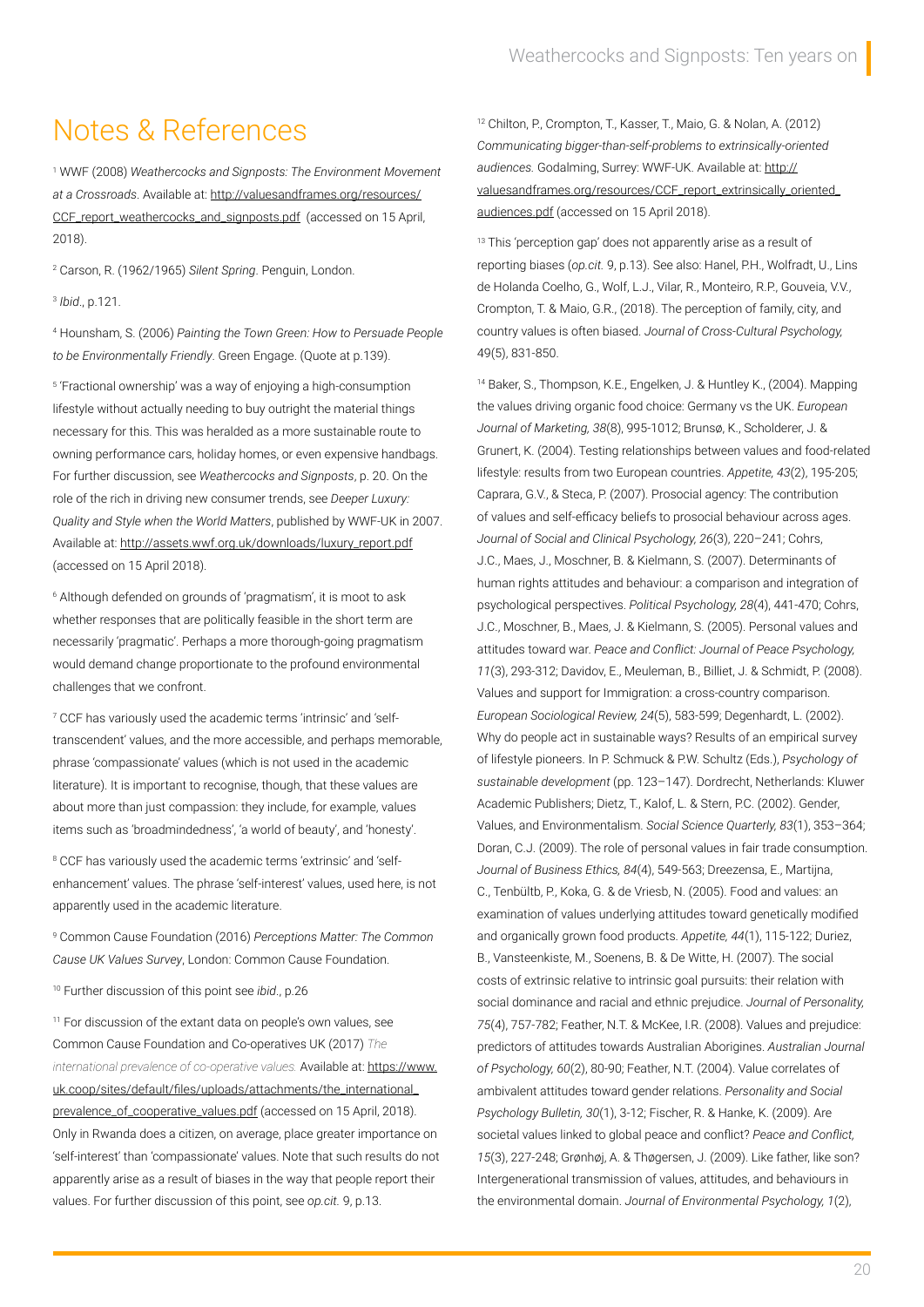105–126; Haider-Markel, D.P. & Joslyn, M.R. (2008). Beliefs about the origins of homosexuality and support for gay rights: an empirical test of attribution theory. *Public Opinion Quarterly, 72*(2), 291-310; Hall, D.L., Matz, D.C. & Wood, W. (2010, February). Why don't we practice what we preach? A meta-analytic review of religious racism. *Personality and Social Psychology Review, 14*(1), 126-139; Homer, P.M., & Kahle, L.R. (1988). A structural equation test of the value-attitude-behavior hierarchy. *Journal of Personality and Social Psychology, 54*(4), 638–646; Hopper, J. R., & McCarl-Nielsen, J. (1991). Recycling as altruistic behavior. Normative and behavioral strategies to expand participation in a community recycling program. *Environment and Behavior, 23*(2), 195– 220; Lieserowitz, A. (2006). Climate change risk perception and policy preferences: the role of affect, imagery and values. *Climatic Change, 77,* 45-72; Milfont, T. L., Duckitt, J. & Cameron, L.D. (2006). A Cross-cultural study of environmental motive concerns and their implications for proenvironmental behavior. *Environment and Behavior, 38*(6), 745-767; Pepper, M., Jackson, T. & Uzzell, D. (2009). An examination of the values that motivate socially conscious and frugal consumer behaviours. *International Journal of Consumer Studies, 33*(2), 126–136; Roets, A., Van Hiel, C. & Cornelis, I. (2006) Does materialism predict racism? Materialism as a distinctive social attitude and a predictor of prejudice. *European Journal of Personality, 20*(2), 155-168; Sagiv, L., Sverdlik, N. & Schwarz, N. (2011). To compete or to cooperate? Values' impact on perception and action in social dilemma games. *European Journal of Social Psychology, 41*(1), 64–77; Sawyerr, O.O., Strauss, J. & Yan, J. (2005). Individual value structure and diversity attitudes: the moderating effects of age, gender, race, and religiosity. *Journal of Managerial Psychology, 20*(6), 498-521; Schultz, P.W., Gouveia, V.V., Cameron, L.D., Tankha, G., Schmuck, P. & Frank, M. (2005). Values and their relationship to environmental concern and conservation behaviour. *Journal of Cross-Cultural Psychology,* 36(4), 457-475; Schwartz, S.H. (2007). Universalism values and the inclusiveness of our moral universe. *Journal of Cross-Cultural Psychology, 38*(6), 711-728; Spini, D. & Doise, W. (1998). Organising principles of involvement in human rights and their social anchoring in value priorities. *European Journal of Social Psychology, 28*(4), 603-622; Thøgersen, J. (1996). Recycling and morality. A critical review of the literature. *Environment and Behavior, 28*(4), 536–558.

<sup>15</sup> See *Weathercocks and Signposts* (*op.cit.* 1), p. 31 ff.

<sup>16</sup> Crompton, T., Weinstein, N., Sanderson, B., Kasser, T., Maio, G. & Henderson, S. (2015). *No Cause is an Island: How People are Attuned to Values Regardless of Cause*. London: Common Cause Foundation. Available at: http://valuesandframes.org/resources/CCF\_report\_no\_ cause\_is\_an\_island.pdf (accessed on 15 April 2018)

<sup>17</sup> Bolderdijk, J.W., Steg, L., Geller, E. S., Lehman, P. K. & Postmes, T. (2013). Comparing the effectiveness of monetary versus moral motives in environmental campaigning. *Nature Climate Change, 3*(4), pp.413–416; Chilton *et al*. (2012) (*op. cit.* 12); Crompton *et al.* (2014) (*ibid*.); Evans, L., Maio, G.R., Corner, A., Hodgetts, C.J., Ahmed, S. & Hahn, U. (2013). Self-interest and proenvironmental behaviour. *Nature Climate* 

*Change, 3,* 122–125; Sheldon, K. M., Nichols, C. P. & Kasser, T. (2011). Americans recommend smaller ecological footprints when reminded of intrinsic American values of self-expression, family, and generosity. *Ecopsychology 3*(2), 97-104; Vansteenkiste, M., Simons, J., Lens, W., Soenens, B., Matos, L. & Lacante, M. (2004). Less is sometimes more: goal content matters. *Journal of Educational Psychology, 96*(4): 755-764.

<sup>18</sup> Maio, G. R., Pakizeh, A., Cheung, W. Y., & Rees, K. J. (2009). Changing, priming, and acting on values: effects via motivational relations in a circular model. J*ournal of Personality and Social Psychology, 97*(4), 699- 715.

<sup>19</sup> *See op. cit. 16.*

<sup>20</sup> For further discussion of self-determination theory, see *Weathercocks and Signposts* (*op.cit.* 1), p. 31 ff.

<sup>21</sup> The language of 'simple and painless steps' and 'every little helps', conjoined with an awareness of the scale of environmental problems that we confront and a tacit awareness of the inadequacy of many such responses, may serve perversely to convey a depressing and unhelpful belief: that proportionate environmental change is going to be difficult and painful, and therefore something that's almost certainly unwelcome. For further discussion of the limitations of appeals to 'simple and painless' behaviours, see Thøgersen, J., & Crompton, T. (2009). Simple and painless? The limitations of spillover in environmental campaigning. *Journal of Consumer Policy, 32*(2), 141-163.

<sup>22</sup> To be clear, I'm not suggesting that 'value-neutral' economic analysis is impossible (though there are good arguments that this is the case). Rather, I am arguing that economic analysis is not going to be persuasive in a fraught political context where it is always possible to dismiss such analysis as serving the interests of those who commissioned it.

<sup>23</sup> The UK government, for example, embarked on a 'Red Tape challenge' which entailed the rollback of a wide range of environmental legislation. See "Slashing of environment 'red tape' is far from over" (*The Guardian,* 19 March 2012), available here: [https://www.theguardian.com/](https://www.theguardian.com/environment/damian-carrington-blog/2012/mar/19/environment-regulation-red-tape-challenge) [environment/damian-carrington-blog/2012/mar/19/environment](https://www.theguardian.com/environment/damian-carrington-blog/2012/mar/19/environment-regulation-red-tape-challenge)[regulation-red-tape-challenge](https://www.theguardian.com/environment/damian-carrington-blog/2012/mar/19/environment-regulation-red-tape-challenge) (accessed on 15 April 2018) and "David Cameron to Rip up Green Regulations" (The Guardian, 27 January, 2014), available here: [https://www.theguardian.com/politics/2014/jan/27/](https://www.theguardian.com/politics/2014/jan/27/david-cameron-green-regulations) [david-cameron-green-regulations](https://www.theguardian.com/politics/2014/jan/27/david-cameron-green-regulations) (accessed on 15 April 2018).

#### <sup>24</sup> See Crompton *et al.* (2015) (*op. cit.* 16)

<sup>25</sup> Here is an anecdote that illustrates the way in which some environmental organisations appear comfortable in using instrumentalist arguments in support of their work, where human rights organisations experience reticence: In preparing for one study, I invited communication staff in the conservation charity WWF-UK and the disability rights charity Scope to write short texts for subsequent use with participants in a large panel experiment (*op. cit.* 16). For the purposes of the experiments, I asked that communication staff wrote about the *economic imperatives*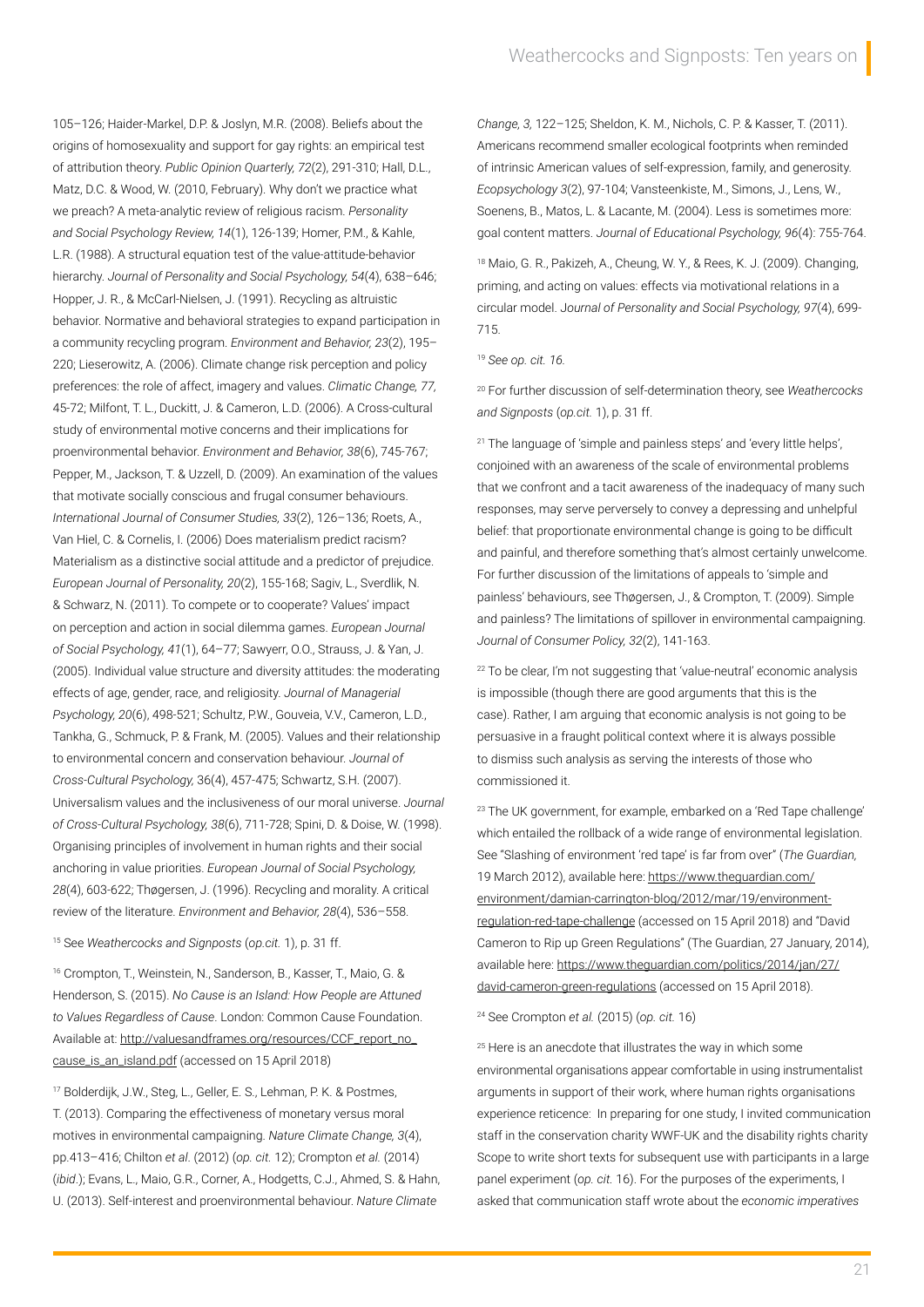for action to, respectively, protect the natural world, or help people with disability. In the case of WWF-UK, the experiment sought to test a text that put a financial value on nature. This language was easily produced by staff there, drawing on many existing reports and webpages. I can envisage that communications staff in many other environmental and conservation charities would have found this similarly straightforward. In the case of Scope, I was looking for text that highlighted the economic contribution that people with disability might make when they are in meaningful employment. Communications staff at Scope were very resistant to writing in this way – they said that they had not written about their work in this way, and they worried that it would appear as though they were devaluing the people that they were trying to help.

<sup>26</sup> CCF research (drawing on a survey of 1200 demographically representative people from across Greater Manchester, conducted by Opinium) found that most people placed greatest importance on 'compassionate' values such as friendship, mature love, responsibility and helpfulness. This was the case irrespective of the way in which participants said that they had voted in the 2016 EU referendum. In other words, people on either side of an important political divide nonetheless prioritised the same 'compassionate' values.

<sup>27</sup> For a summary of 'compassionate' values, see "Value surveys and maps", a resource published by Common Cause Foundation and available at: <https://valuesandframes.org/toolkits>

<sup>28</sup> For examples of NGO communications and campaigns, analysed from the perspective of the values with which these connect, see Crompton, T. & Weinstein, N. (2015) *Common Cause Communications*: *A Toolkit for Charities,* Common Cause Foundation, London.

<sup>29</sup> See Crompton *et al.* (2015) (*op. cit.* 16)

<sup>30</sup> Note that drawing attention to community cohesion and well-being, as 'collateral benefits', will also serve to engage 'compassionate' values. It may well be the case that promoting 'compassionate' values will also have economic benefits. That's something that we would counsel against highlighting – because of the risk that this will serve to erode 'compassionate' motivations.

 $31$  Rutter, A. (2018) "My cause is your cause – wedded to compassionate values for Australian marriage equality vote". Available at: [https://](https://valuesandframes.org/my-cause-is-your-cause-wedded-to-compassionate-values-for-australian-marriage-equality-vote) [valuesandframes.org/my-cause-is-your-cause-wedded-to](https://valuesandframes.org/my-cause-is-your-cause-wedded-to-compassionate-values-for-australian-marriage-equality-vote)[compassionate-values-for-australian-marriage-equality-vote](https://valuesandframes.org/my-cause-is-your-cause-wedded-to-compassionate-values-for-australian-marriage-equality-vote) (accessed on 15 April, 2018).

# Photo Credits

The majority of photos herein are open-sourced via Unsplash.com, with the photographer noted on the image.

#### Other credits include:

Cover Page - Beach: Annie Spratt, via Unsplash.com Child: © Manchester Museum, with permission

- Pg 2 [© Mark Simmons Photography](http://www.marksimmonsphotography.com)
- Pg 3 [© Colin Hattersley Photography/Friends of the](https://www.flickr.com/photos/friendsoftheearthscotland/37192940984/in/photolist-ZF3xSj-YEBxzb-YEBy3W-ZKicEr-ZKicT2-dgtqgQ-dgTK2U-dgTJBz-dgTJVy-dgTJGg-dxJtbQ-dgTKa1-dgTJye-dgTJv6-DYkdjV-rzKHL8-)  [Earth Scotland via Flickr](https://www.flickr.com/photos/friendsoftheearthscotland/37192940984/in/photolist-ZF3xSj-YEBxzb-YEBy3W-ZKicEr-ZKicT2-dgtqgQ-dgTK2U-dgTJBz-dgTJVy-dgTJGg-dxJtbQ-dgTKa1-dgTJye-dgTJv6-DYkdjV-rzKHL8-)
- Pg 5 Family: © Manchester Museum, with permission
- Pg 7 [Roger Blackwell via Flickr](https://www.flickr.com/photos/rogerblackwell/10229035374/in/photolist-aqT9FN-f7YM9C-gnF9Kh-aqQxCr-aqQyrP-gzUtQS-aqT2SW-aqT6B3-aqTbzW-aqQopP-aqQmQz-aqQMwX-gnGK2P-pNjJFy-gzUccb-aqQzde-)

pg 10 - Boy, and Origami: © Manchester Museum, with permission

Pg 15 - City of Grenoble

Pg 19 - © Manchester Museum, with permission

Pg 22 - [© Mark Simmons Photography](http://www.marksimmonsphotography.com)